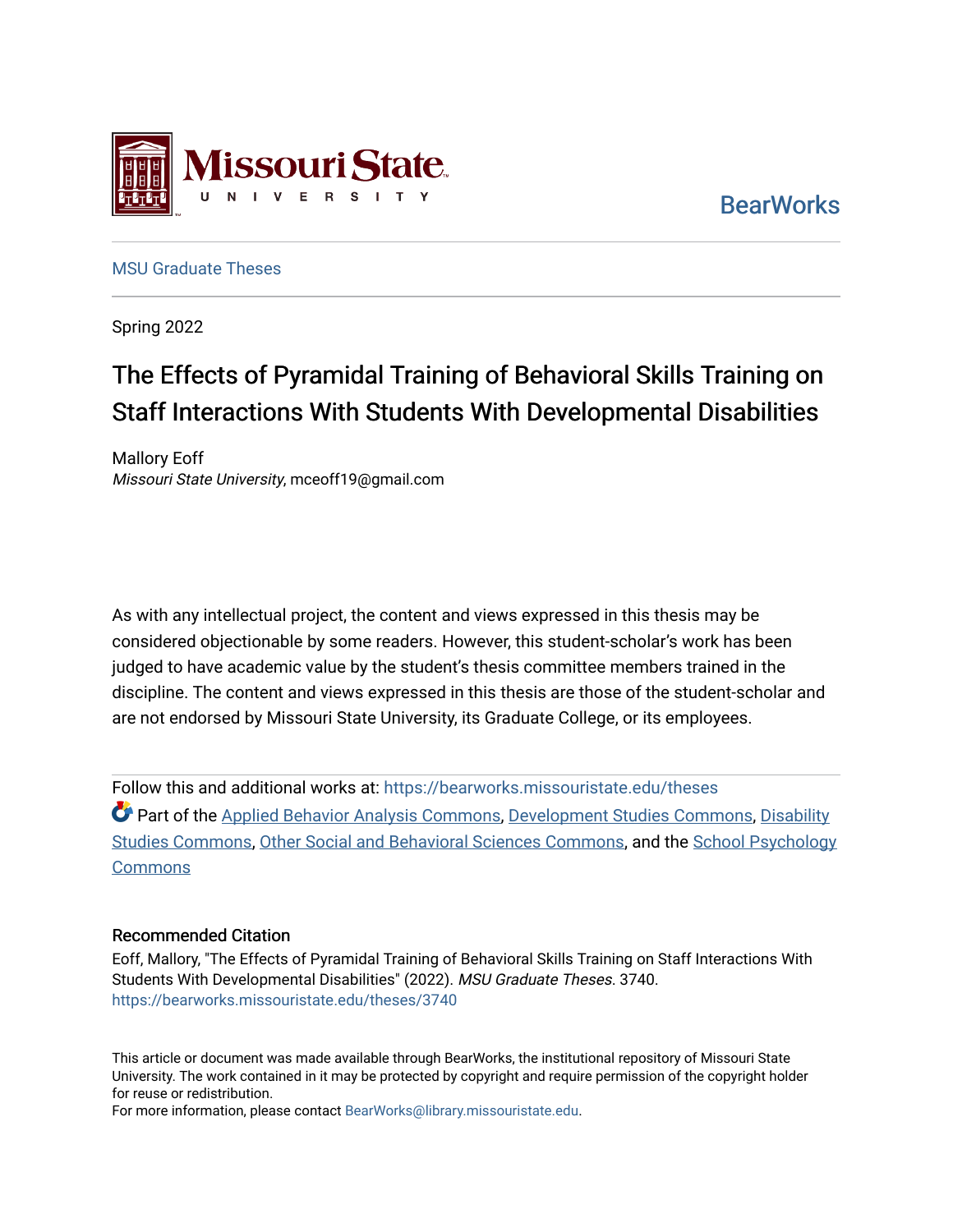# **THE EFFECTS OF PYRAMIDAL TRAINING OF BEHAVIORAL SKILLS TRAINING ON STAFF INTERACTIONS WITH STUDENTS WITH DEVELOPMENTAL DISABILITIES**

A Master's Thesis

Presented to

The Graduate College of

Missouri State University

In Partial Fulfillment

Of the Requirements for the Degree

Master of Science, Applied Behavior Analysis

By

Mallory Eoff

May 2022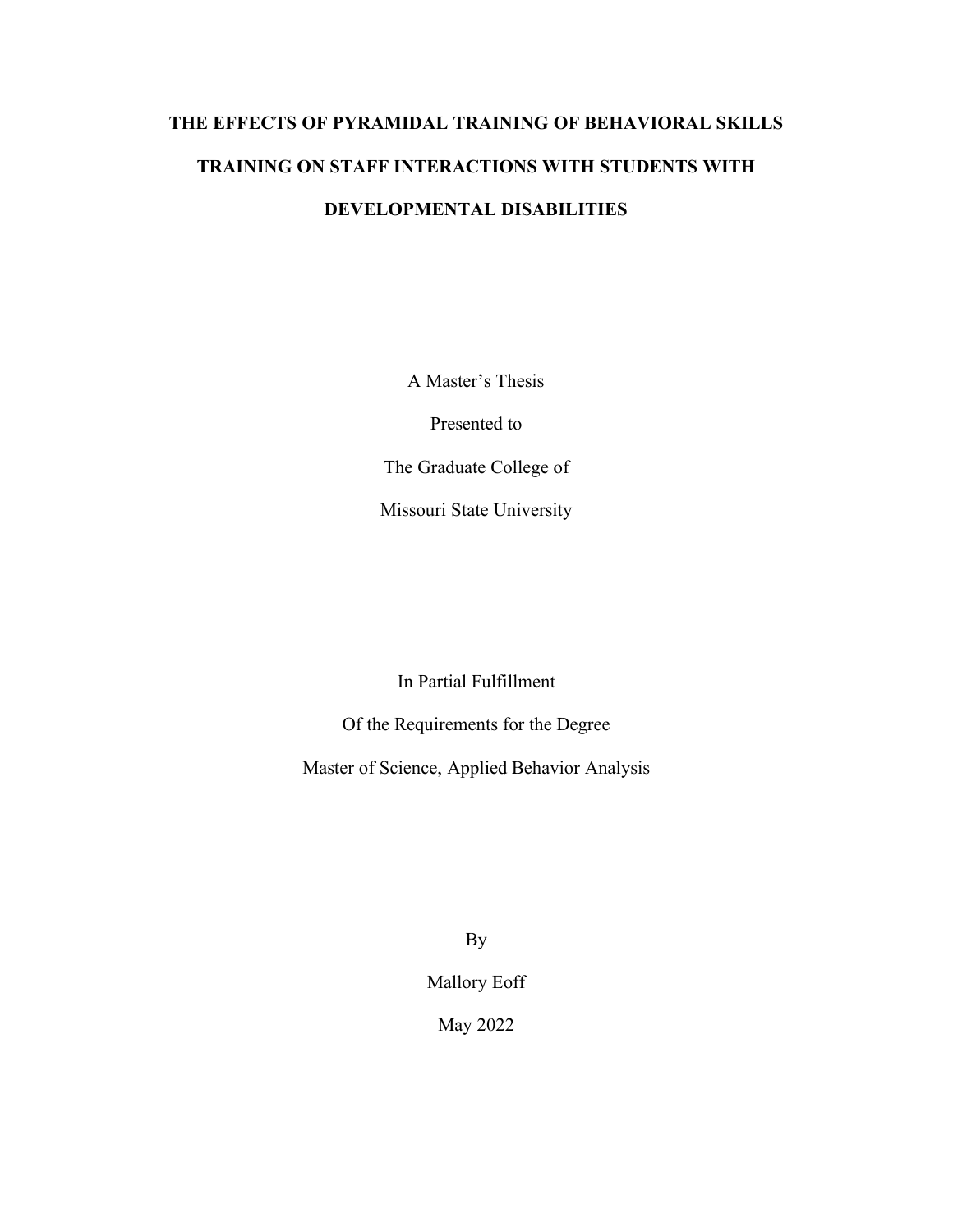### **THE EFFECTS OF PYRAMIDAL TRAINING OF BEHAVIORAL SKILLS TRAINING**

### **ON STAFF INTERACTIONS WITH STUDENTS WITH DEVELOPMENTAL**

#### **DISABILITIES**

Psychology

Missouri State University, May 2022

Master of Science

Mallory Eoff

#### **ABSTRACT**

Well-trained staff are critical for quality care in human service settings, but training requires resources that are often unavailable or restricted. This results in staff with inadequate training and worse outcomes for those in their care. Behavioral Skills Training (BST) is an effective training strategy with empirical support. The current study implemented a pyramidal training procedure with BST to train staff to increase staff use of positive interactions and behaviorspecific praise statements when working with children with developmental disabilities in a public-school setting. Instruction, modeling, practice, and feedback were used to teach lead classroom teachers and their paraprofessionals how to interact positively and use behavior specific praise. Lead teachers were trained by the experimenter to train their paraprofessionals to interact positively and use behavior specific praise with students in a special education classroom. An AB experimental design was used to assess the effectiveness of the pyramidal training program. Participants increased positive interactions and/or behavior specific praise statements as a result of the pyramidal training program.

**KEYWORDS**: staff, training, pyramidal training, peer training, behavioral skills training, developmental disabilities, behavior-specific praise, positive interaction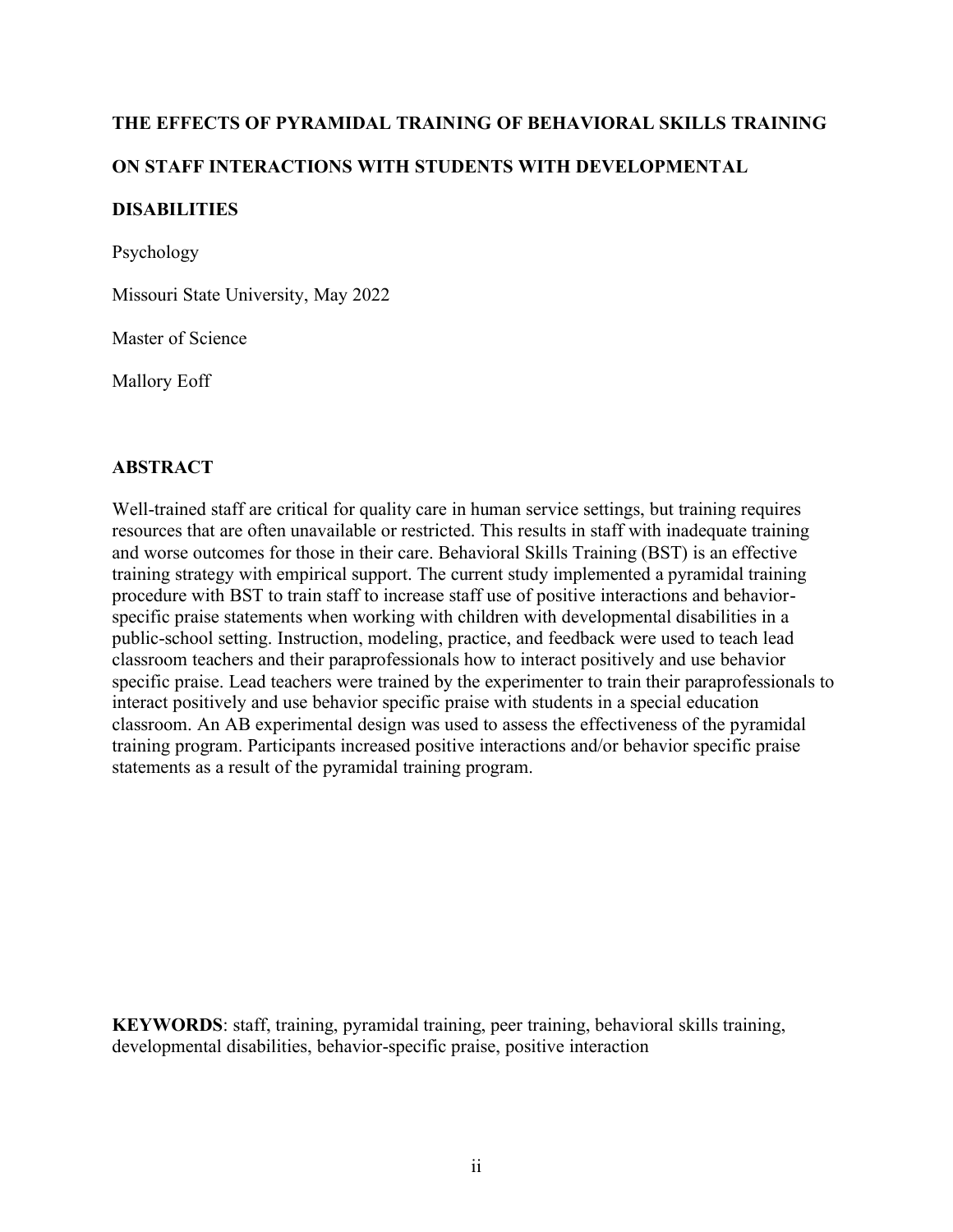#### **THE EFFECTS OF PYRAMIDAL TRAINING OF BEHAVIORAL SKILLS TRAINING**

### **ON STAFF INTERACTIONS WITH STUDENTS WITH**

#### **DEVELOPMENTAL DISABILITIES**

By

Mallory Eoff

A Master's Thesis Submitted to the Graduate College Of Missouri State University In Partial Fulfillment of the Requirements For the Degree of Master of Science, Applied Behavior Analysis

May 2022

Approved:

Michael Clayton, Ph.D, Thesis Committee Chair

Melissa Duncan Fallone, Ph.D, Committee Member

Dana C. Paliliunas, Ph.D, Committee Member

Julie Masterson, Ph.D., Dean of the Graduate College

In the interest of academic freedom and the principle of free speech, approval of this thesis indicates the format is acceptable and meets the academic criteria for the discipline as determined by the faculty that constitute the thesis committee. The content and views expressed in this thesis are those of the student-scholar and are not endorsed by Missouri State University, its Graduate College, or its employees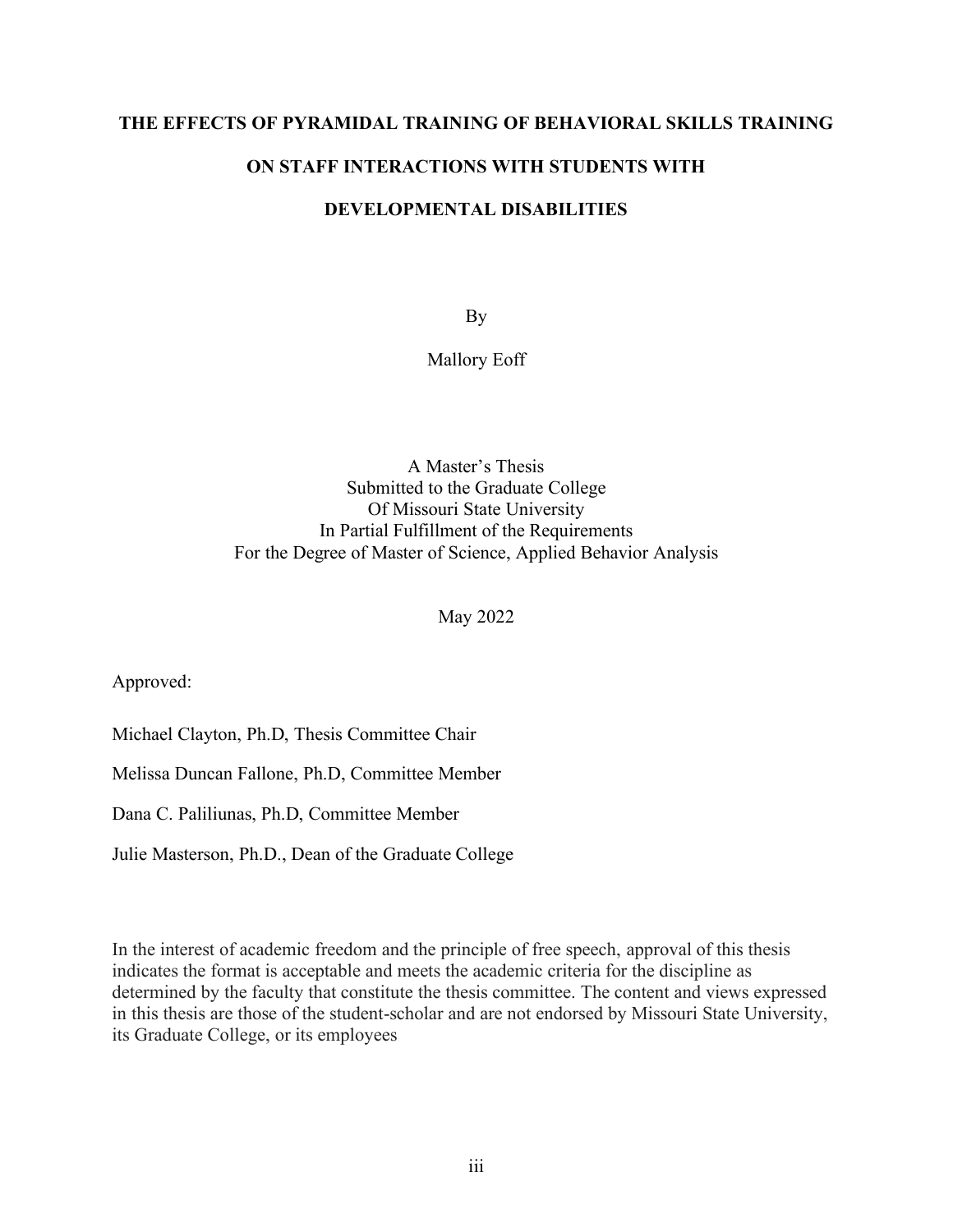### **TABLE OF CONTENTS**

| Introduction                         | $\mathbf{1}$   |
|--------------------------------------|----------------|
| <b>Literature Review</b>             | $\overline{2}$ |
| Methods                              | 8              |
| Participants                         | 8              |
| Setting                              | 9              |
| Dependent Variables                  | 9              |
| Data Collection System               | 10             |
| <b>Experimental Design</b>           | 11             |
| <b>Baseline</b>                      | 11             |
| Peer Trainer Instruction             | 11             |
| Stage 1: Training of Responses       | 12             |
| Stage 2: Train-the-Trainer I         | 12             |
| Stage 3: Train-the-Trainer II        | 13             |
| <b>Training Response</b>             | 13             |
| <b>Booster Feedback Sessions</b>     | 14             |
| Generalization                       | 14             |
| Inter-Observer Agreement             | 14             |
| Results                              | 16             |
| Discussion                           | 21             |
| Limitations                          | 22             |
| Summary                              | 25             |
| References                           | 27             |
| Appendices                           | 40             |
| Appendix A. IRB Approval Certificate | 40             |
| Appendix B. BST Checklist, Stage 2   | 41             |
| Appendix C. BST Checklist, Stage 3   | 41             |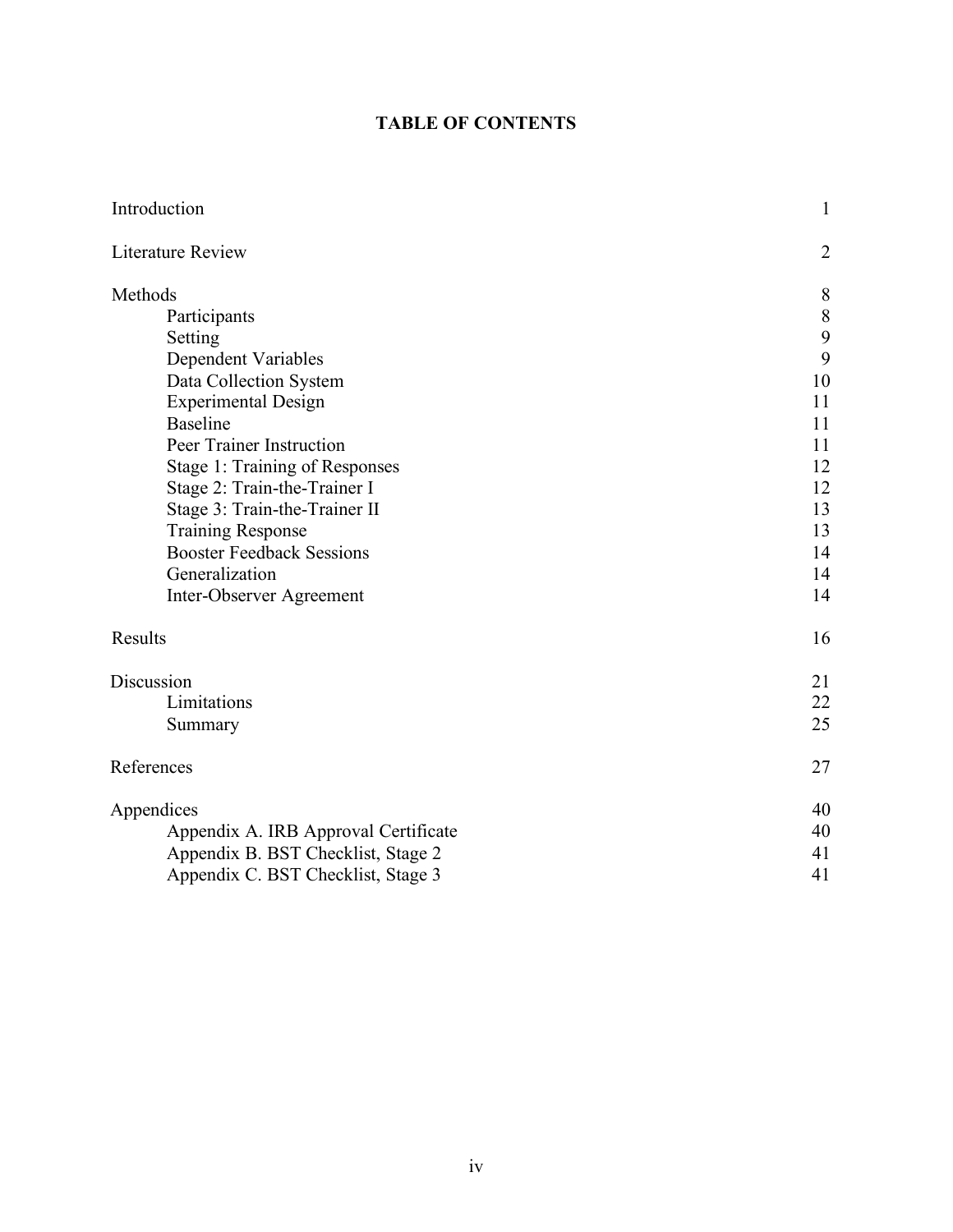### **LIST OF TABLES**

| Table 1. Examples and Nonexamples of a Positive Interaction   | 29 |
|---------------------------------------------------------------|----|
| Table 2. Examples and Nonexamples of Behavior Specific Praise | 30 |
| Table 3. Training of Responses                                |    |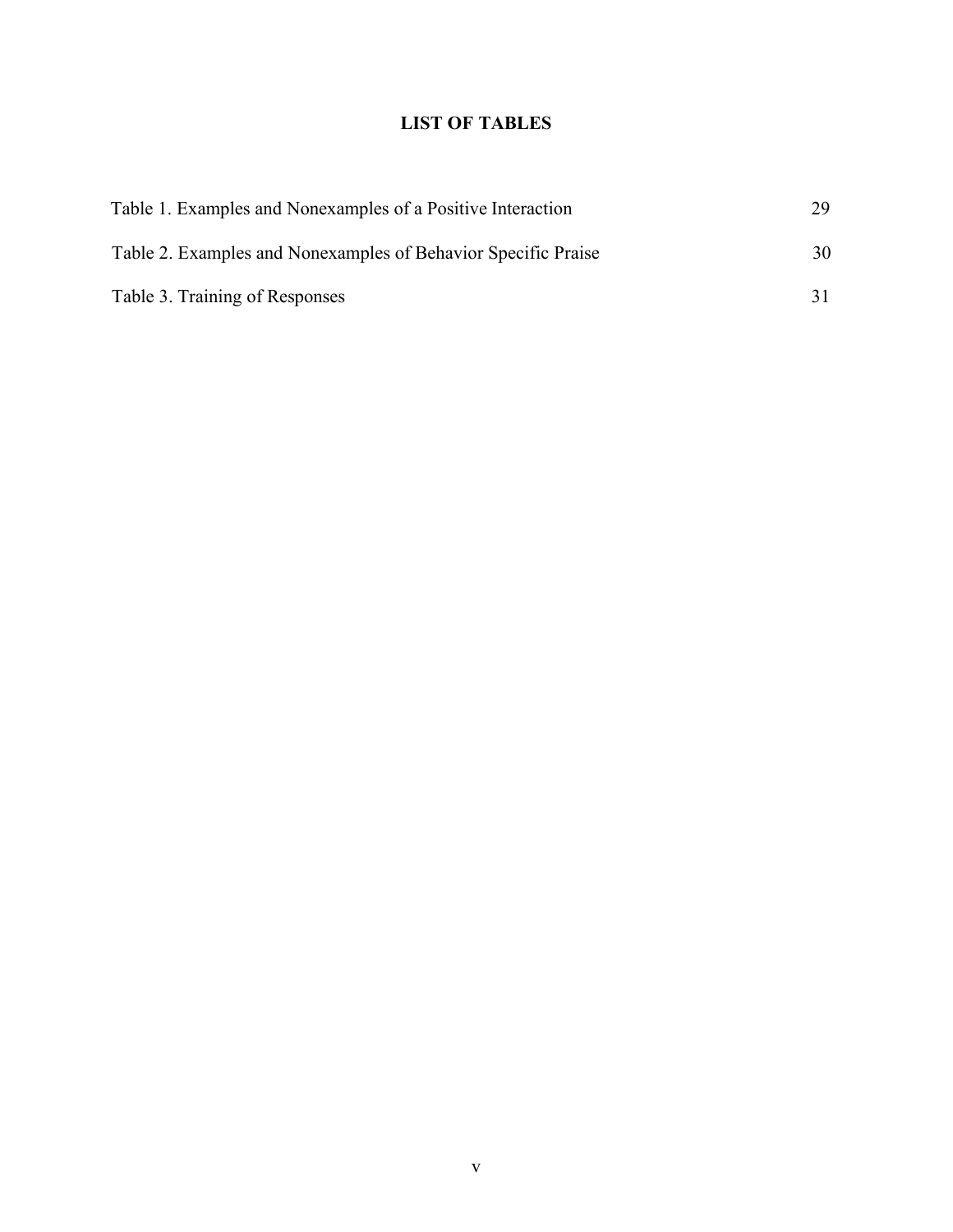### **LIST OF FIGURES**

| Figure 1. Participant 1 | 33 |
|-------------------------|----|
| Figure 2. Participant 2 | 34 |
| Figure 3. Participant 3 | 35 |
| Figure 4. Participant 4 | 36 |
| Figure 5. Participant 5 | 37 |
| Figure 6. Participant 6 | 38 |
| Figure 7. Participant 7 | 39 |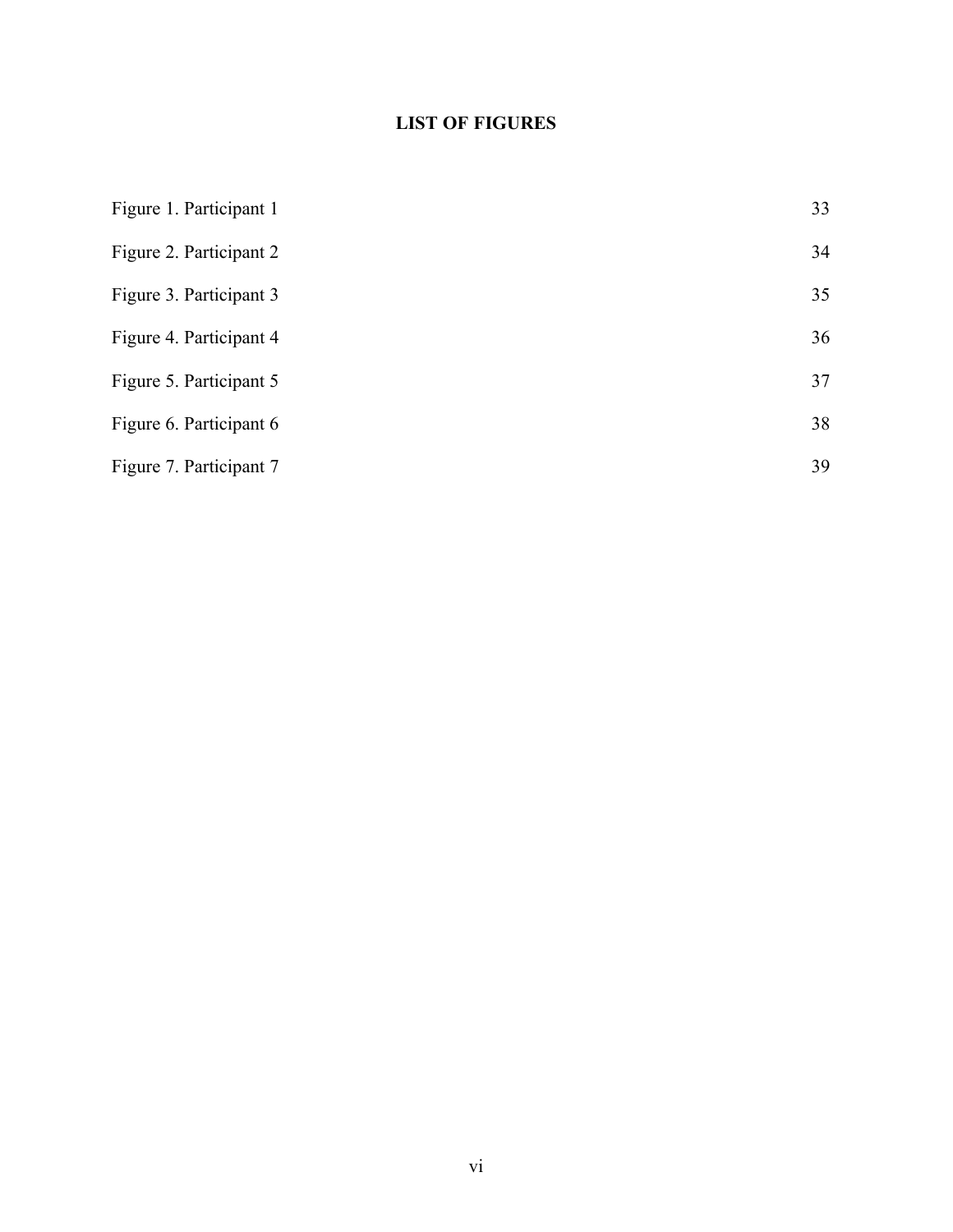#### **INTRODUCTION**

Many special education teachers and paraprofessionals report feeling unequipped to support students with behavioral needs (Royer et al., 2019). Teachers are often trained by consultants hired by the school district who then leave (Demchak et al., 1992). With this training model, teachers are left without a training expert to consult with should questions arise after initial training. Due to a consistent shortage of highly qualified special education teachers, an amendment to the Individuals with Disabilities Act (IDEA) in 1997 mandated that school districts hire paraprofessionals to assist in the educational process (Zobell and Hwang 2020). Zobell and Hwang (2020) defined paraprofessionals as "school personnel who provide instruction or other direct services to children under supervision of teachers or licensed professionals" (p. 2). Legislation such as No Child Left Behind (2002) and Every Student Succeeds act (2015) mandate that all children should receive an education from a highly qualified team regardless of their disabilities.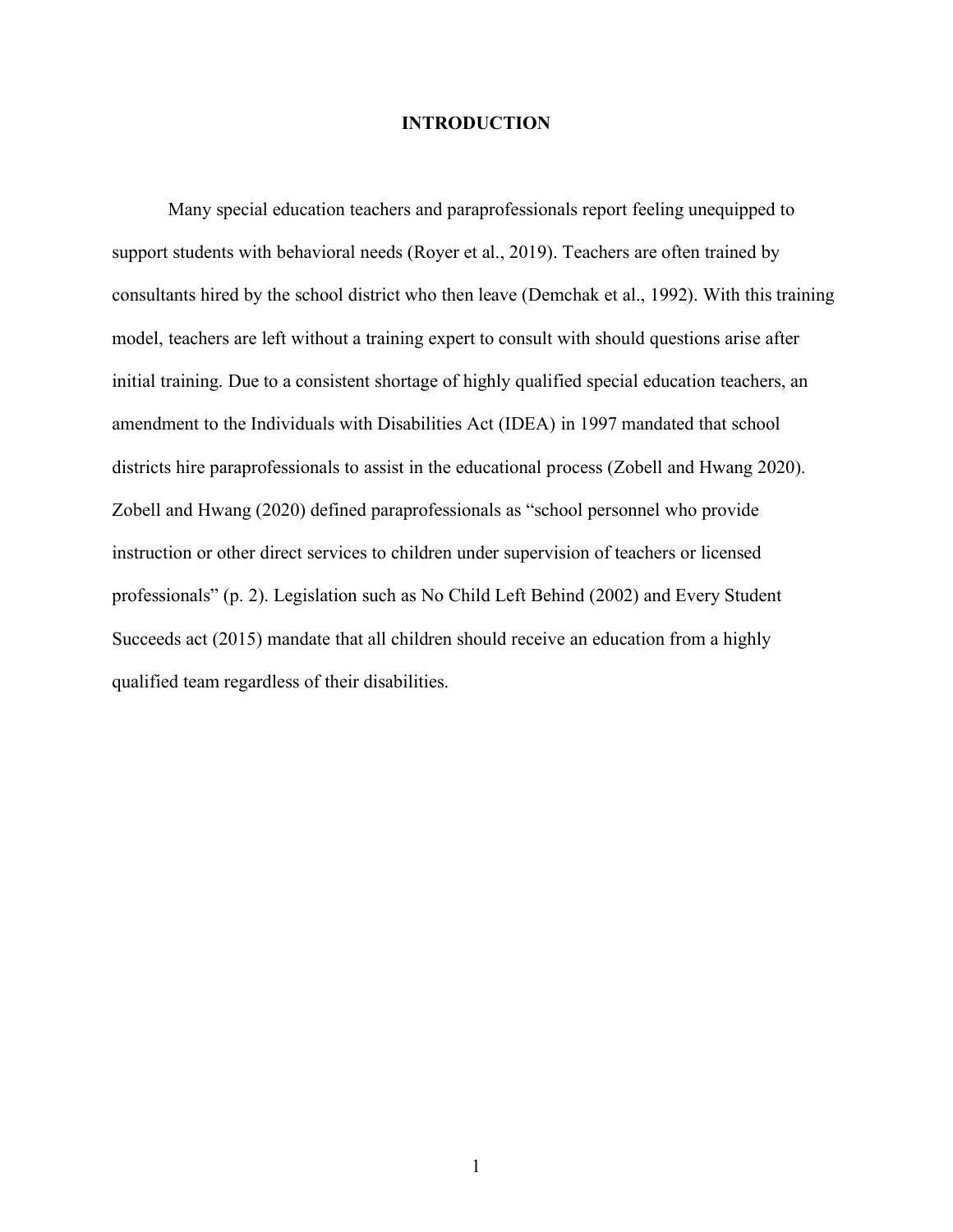#### **LITERATURE REVIEW**

The Individuals with Disabilities Act (IDEA) (2004) requires that paraprofessionals are trained according to state standards and supervised by qualified personnel. However, IDEA (2004) does not provide specific criteria of training or supervision. State legislators and local education agencies are responsible for determining the criteria. According to the US Department of Education (2017), there were 415,000 paraprofessionals employed in school districts in the year 2014 and 340,000 special education teachers. For every seven special education teachers, there were eight paraprofessionals. Many paraprofessionals receive little professional training to best support the students they are working with (Lerman et al. 2019; Zobell and Hwang, 2020). According to Lerman et al. (2019), the lack of paraprofessional training is likely due to the considerable cost of training. Secondly, there is a lack of qualified trainers in most schools and there is often not enough time in a school day for training. School districts often expect teachers to train and supervise the paraprofessionals that are assigned to their classroom. However, teachers are rarely trained on how to provide effective training to paraprofessionals (Lerman et al. 2019; Zobell and Hwang 2020). The lack of training can lead to high turnover rates of paraprofessionals. It also negatively affects program integrity as many of the direct care staff working with students are not professionally trained to implement research-based academic and behavioral strategies.

There is demand for well-trained, highly qualified special education teachers and paraprofessionals in public school settings. However, there is little research on how school districts can maintain well-trained, highly qualified staff given their budget restraints and lack of in-district trainers. Pyramidal training is a training approach that avoids the previously stated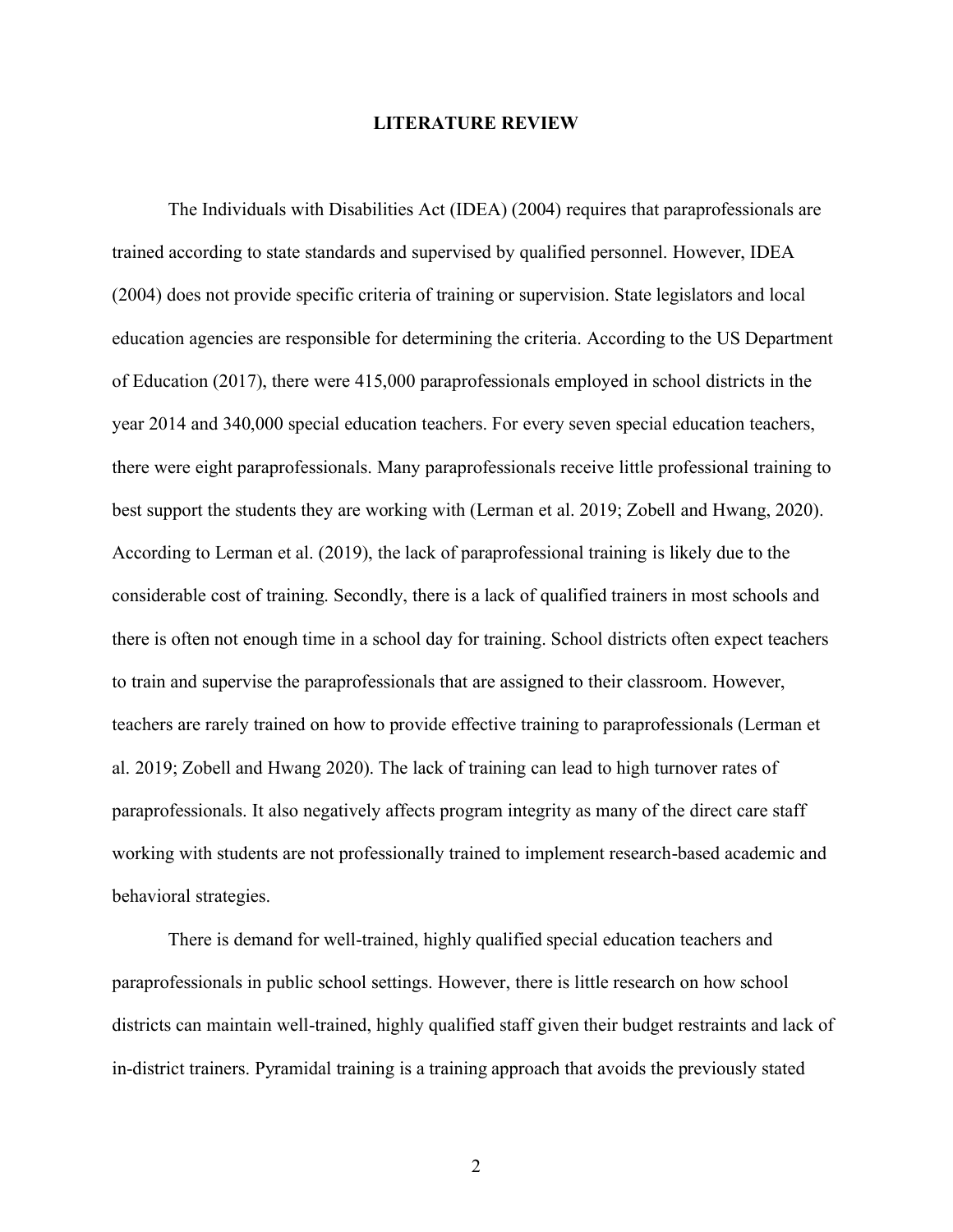pitfalls in school districts (Demcheck et al. 1992; Pence et al. 2014). Pyramidal training, or peer to-peer training, is a training model that involves professional direct training of lead staff members who then train other staff members. In a pyramidal training model, an expert trainer trains lead staff members in a specific skill. Once the lead staff members have reached mastery criterion, they train their staff assistants who work closely with them. This training model has been used to train teachers to implement behavior analytical skills (Maffei-Almodovar and Sturmey 2018), direct care staff at community day programs about the principles of ABA and feedback techniques (Haberlin et al. 2012) paraprofessionals to implement discrete trial training (DTT) (Lerman et al. 2019), and assistant habilitation specialists to increase interactions and positive statements when working with individuals with dual diagnosis in a day habilitation center (Finn and Sturmey 2009). In a school setting, the expert trainer trains the lead classroom teachers on a specific skill. Once mastery is met, the lead teacher trains the paraprofessionals that work with their students. Further research on the effectiveness of pyramidal training in school districts would be beneficial. Pyramidal training can cut training costs, limit the amount of time it takes to train all staff members, and ensure there are qualified consultants in the district to support after the initial training (Finn and Sturmey 2009).

Haberlin et al. (2012), studied a comparison of pyramidal staff training and direct staff training in community-based day programs. Both groups were trained in implementing applied behavior analysis (ABA) principles with individuals with developmental disabilities. However, one group of participants was trained using a pyramidal training approach and a second group was trained using a direct staff training approach. In the pyramidal training group, the experimenter trained the supervisors at the day program in ABA principles and how to provide feedback to direct care staff. Supervisors then trained the direct care staff in ABA principles. In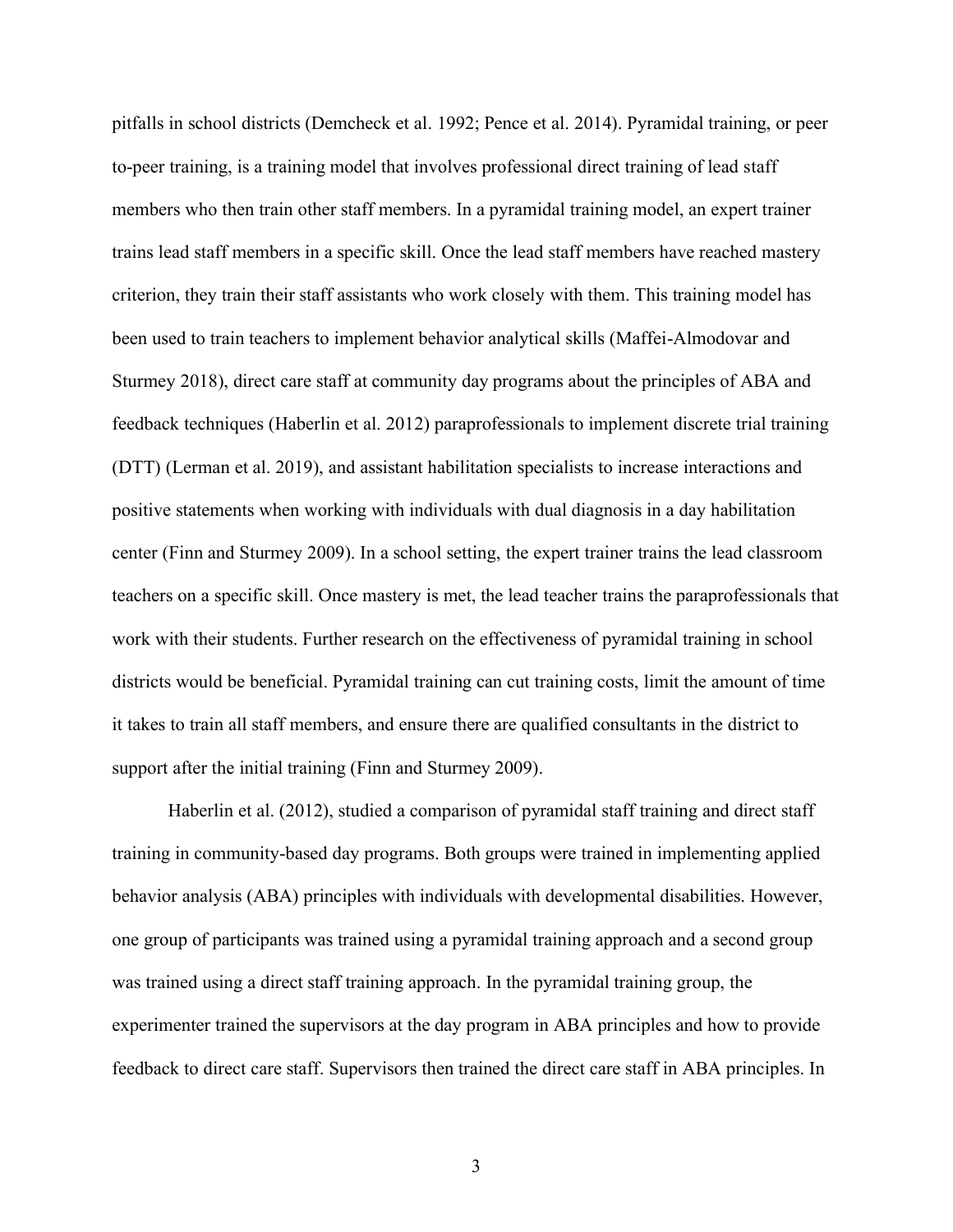the direct staff training group, the experimenter trained only the direct care staff in ABA principles. In this group, supervisors were not trained to provide training to their staff in ABA principles or how to correctly provide feedback. The experimenters studied the effects of the two training approaches (pyramidal and direct) on staff use of correct teaching procedures and staff knowledge of ABA principles. As a result of this study, the pyramidal training group demonstrated a greater mean percentage of correct teaching procedures in the post training and follow up conditions when compared to the direct training group. The direct training group's mean percentage of correct teaching procedures implemented was 45% accuracy during baseline. The pyramidal training group's mean baseline performance was 41% accuracy. In the follow up phase, the direct training group's mean percentage of correct teaching procedures implemented increased to 62% accuracy and the pyramidal training group increased 87% accuracy.

Previous research has demonstrated that when combined with behavioral skills training (BST), pyramidal training is an effective way to train others to implement a variety of behavioral procedures such as DTT, stimulus pairing, preference assessments, mand training, graphing data, and positive praise (Finn and Sturmey 2009; Lerman et al. 2019; Maffei-Almodovar and Sturmey 2018). BST is a training method that includes instruction, modeling, role play, observation, and performance feedback. Experiments have used BST in pyramidal training approaches by using BST to train lead staff and instructing lead staff to use BST components when training assistant staff. Behavior skills training is a highly effective training strategy that can be used to train paraprofessionals (Lerman et al. 2019) In a school setting, an expert trainer would train classroom teachers by providing instruction, modeling the skills, and allowing teachers to role play during training sessions. Next, the expert trainer would observe the teacher using the strategy in their natural classroom setting and provide feedback based on the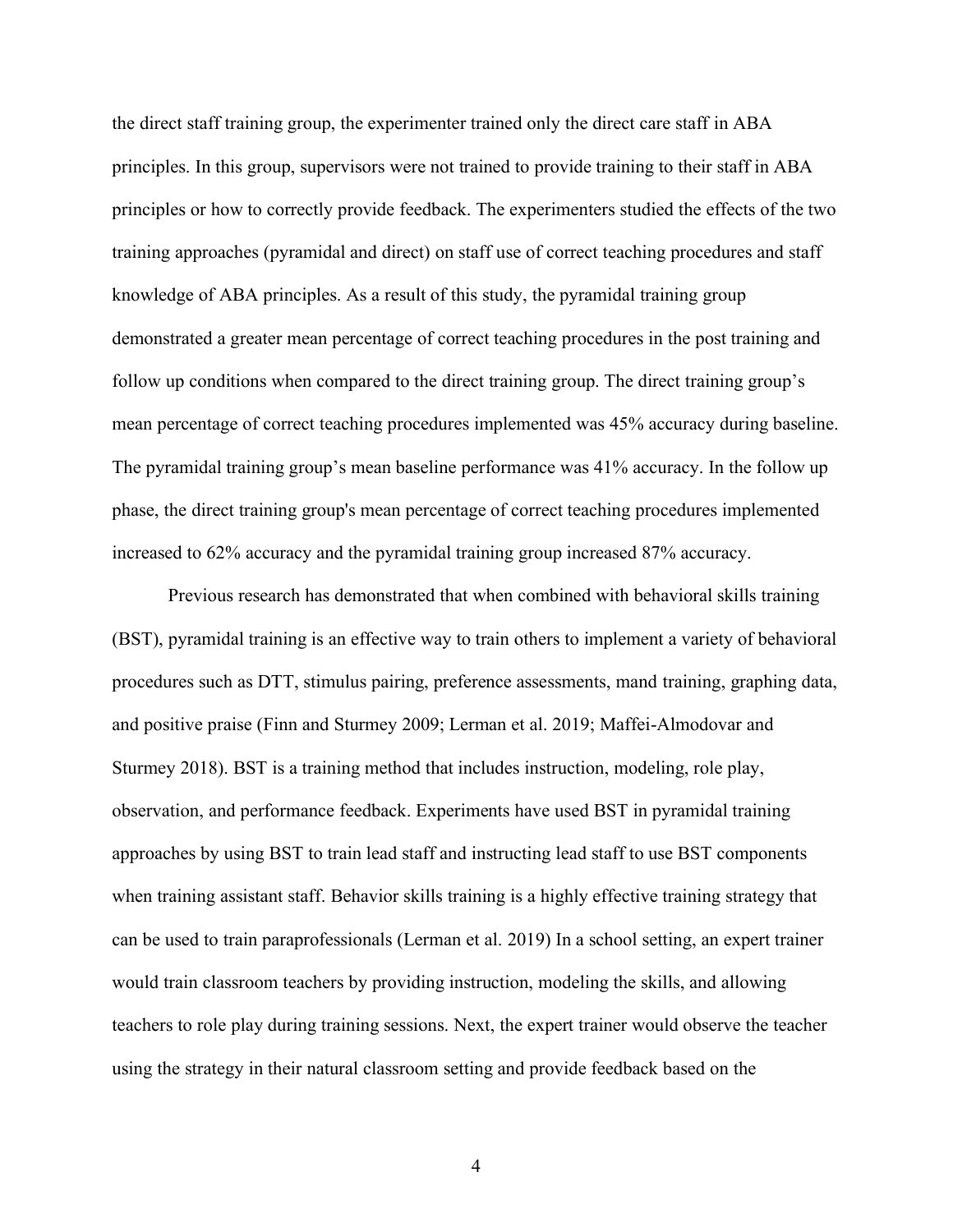observation. Once the classroom teacher meets mastery, they become the trainer and begin training the paraprofessionals in their classroom using the same behavior skills training model of instruct, model, role-play, observe and provide feedback.

Lerman et al. (2019) used pyramidal training combined with behavior skills training to train paraprofessionals to implement discrete trial training with their students. The participants in this study were 16 teachers and 16 paraprofessionals who were enrolled in a summer training program. During baseline, trained observers observed the paraprofessionals' use of correct implementation of DTT components. The paraprofessionals' mean percentage of opportunities with correct DTT responses ranged from 28-77% accuracy. The experimenters used pyramidal training with a BST model to train lead teachers who then trained their paraprofessionals using the same BST model. The results demonstrated an increase in the paraprofessionals' mean percentage of opportunities with correct DTT responses to a range of 84-96% accuracy.

Pence et al. (2014) studied the effects of pyramidal training combined with BST to train trainees to conduct standard functional analysis conditions. A functional analysis is a manipulation of an individual's environment to test variables that reinforce target behaviors. Standard functional analysis conditions include attention, escape, tangible, and play. During each condition, antecedents and consequences are manipulated. During baseline, all trainees demonstrated moderate levels of fidelity conducting standard functional analysis conditions. After training, all but one trainee met mastery fidelity criteria. Mastery criteria was defined as above 90% procedural fidelity.

Finn and Sturmey (2009) used pyramidal training to increase staff interactions and positive statements with adults with dual diagnoses. The researchers used pyramidal training in combination with BST to train four direct care staff to use positive interactions and praise when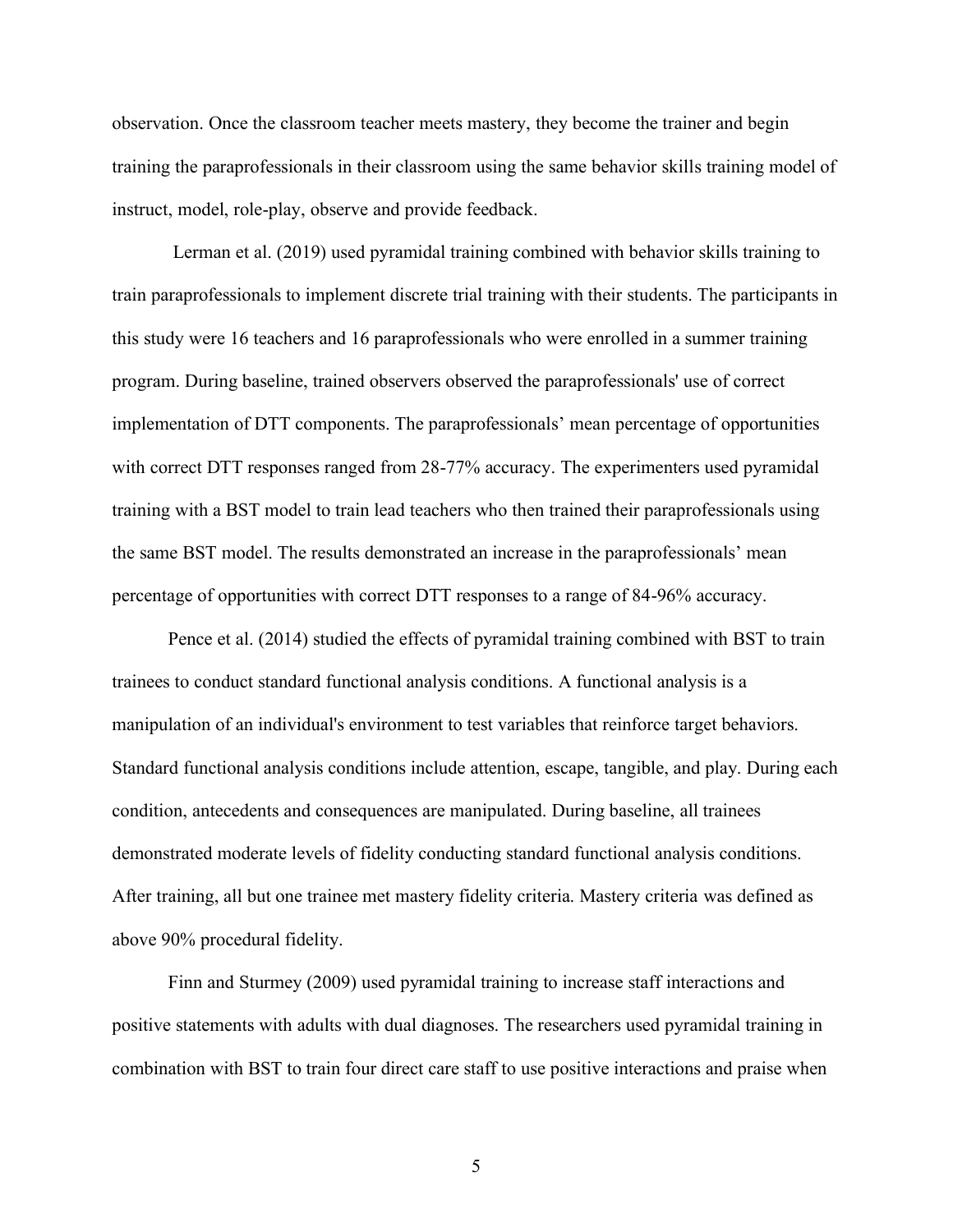working with adults with dual diagnosis in a day habilitation program. The study resulted in an increase in frequency of interactions and increase in proportion of positive statements across all direct care staff with the introduction of a pyramidal training program using behavior skills training. Baseline frequency for positive interactions and praise ranged from 2-22 interactions per observation. Following training, frequency of positive interactions and praise by the direct care staff increased by 12%-49% per observation. Limitations of the study included lack of maintenance probes, lack of data assessing behavior change due to training, and a lack of measure of staff and client acceptability of the training. In addition, the study did not conduct generalization observations after training in less structured settings.

Similarly, positive interactions and positive praise statements have been used in school settings as a naturalistic, non-intrusive classroom management intervention in general education settings and special education settings (Sutherland et al. 2000). Special education settings provide specialized services to students with academic, emotional, and behavioral needs that are too significant to support in the general education setting (Grskovic et al. 2004; Schoger 2006). Teachers in special education settings often observe high frequencies or disruptive behaviors. Previous research has demonstrated a functional relationship between teacher praise and disruptive behaviors. Behavior-specific praise (BSP) has been cited to be the most effective form of positive praise (Sutherland et al. 2000). BSP is a Tier 1 strategy that teachers can use to reduce challenging behaviors. Research has demonstrated that praise is most effective when it is behavior specific. BSP is contingent on student behavior, specific, sincere, varied, and credible (Royer et al. 2019). However, research has found that teacher praise rarely fits BSP criteria. Sutherland et al. (2000) found that as little as 5% of teacher praise statements were behavior specific. Furthermore, research has found that staff members in special education settings often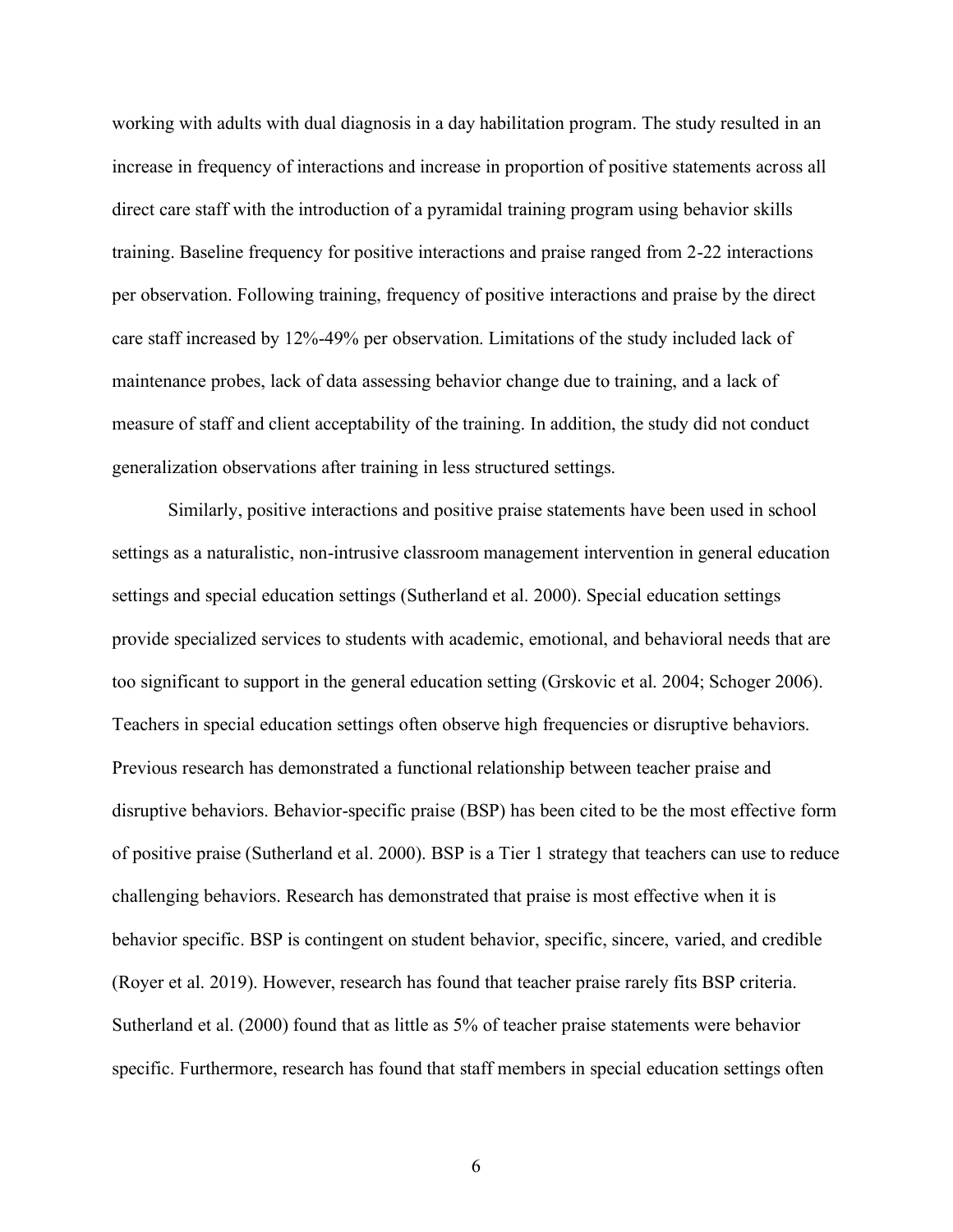use a lower rate of praise per hour (4.4 statements per hour) than general education settings (13.5 statements per hour) (Jenkins et al. 2015). BSP is an effective and non-intrusive intervention to reduce challenging behaviors in the classroom that many special education teachers are likely to observe.

The current study replicated and extended the work of Finn and Sturmey (2009) by examining the effects of pyramidal training using behavior skills training to increase paraprofessionals' frequency of positive interactions and behavior-specific praise statements in self-contained special education settings. To address limitations of the previous study, booster feedback sessions focused on interactions occurred as needed. Also, generalization probes were conducted in settings outside of the classroom (e.g., lunchroom, recess, art, music, physical education, computers).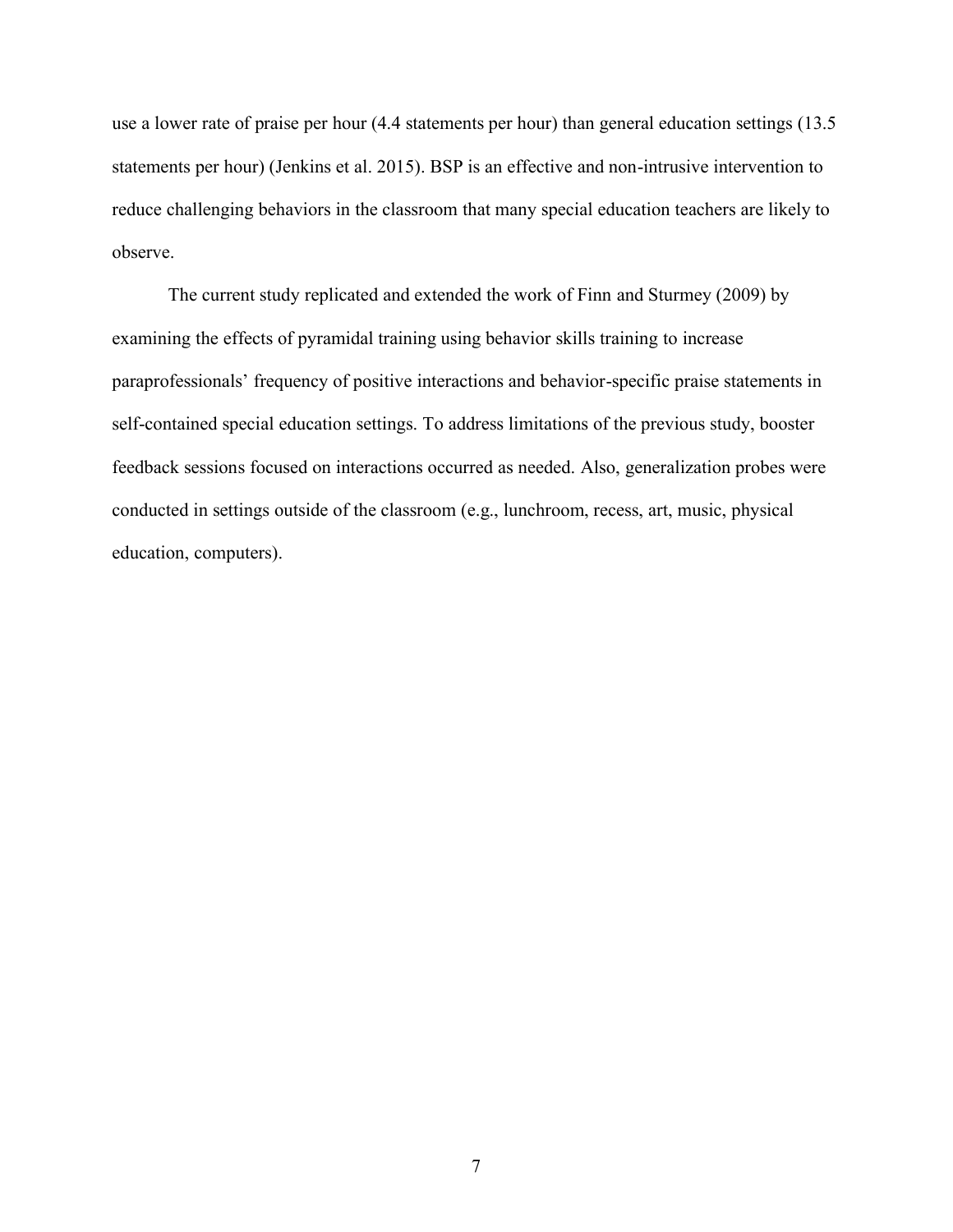#### **METHODS**

#### **Participants**

Three lead teachers (peer-trainers) and seven paraprofessionals (trainees) served as participants in the study. The lead teachers were special education classroom teachers working at elementary schools in a public school district in southwest Missouri. Lead teacher 1 was a 24 year-old Caucasian male with a bachelor's degree in special education who had been employed with the district for approximately one year. Lead teacher 2 was a 29-year-old Caucasian female with a bachelor's degree in special education who had been employed with the school district for two years. Lead teacher 3 was a 27-year-old Caucasian female with a bachelor's degree in special education who had been employed with the school district for four years.

The seven female paraprofessionals were assigned to the three lead teachers' classrooms and were trained by their respective lead teachers. Participants  $1 - 4$  were Caucasian females with ages ranging 28-43 years-old who worked in the district for approximately one year. Participants 5 and 6 were Caucasian females ages 32 and 37 who worked in the district for two years. Participant 7 was a 41-year-old Caucasian female who worked in the school district as a paraprofessional for four years. All participants met the state's criteria to be employed as paraprofessionals. Participants 1, 2, 5, and 6 completed a minimum of 60 college credit hours, passed a background check, and obtained a substitute teacher certificate. Participants 3 and 7 completed a minimum of 60 college credit hours and passed a background check.

A behavior technician was trained by the experimenter to collect interobserver agreement (IOA) data during observation sessions with the participants. The behavior technician had been employed by the school district in her current role for two years. Previously, she was a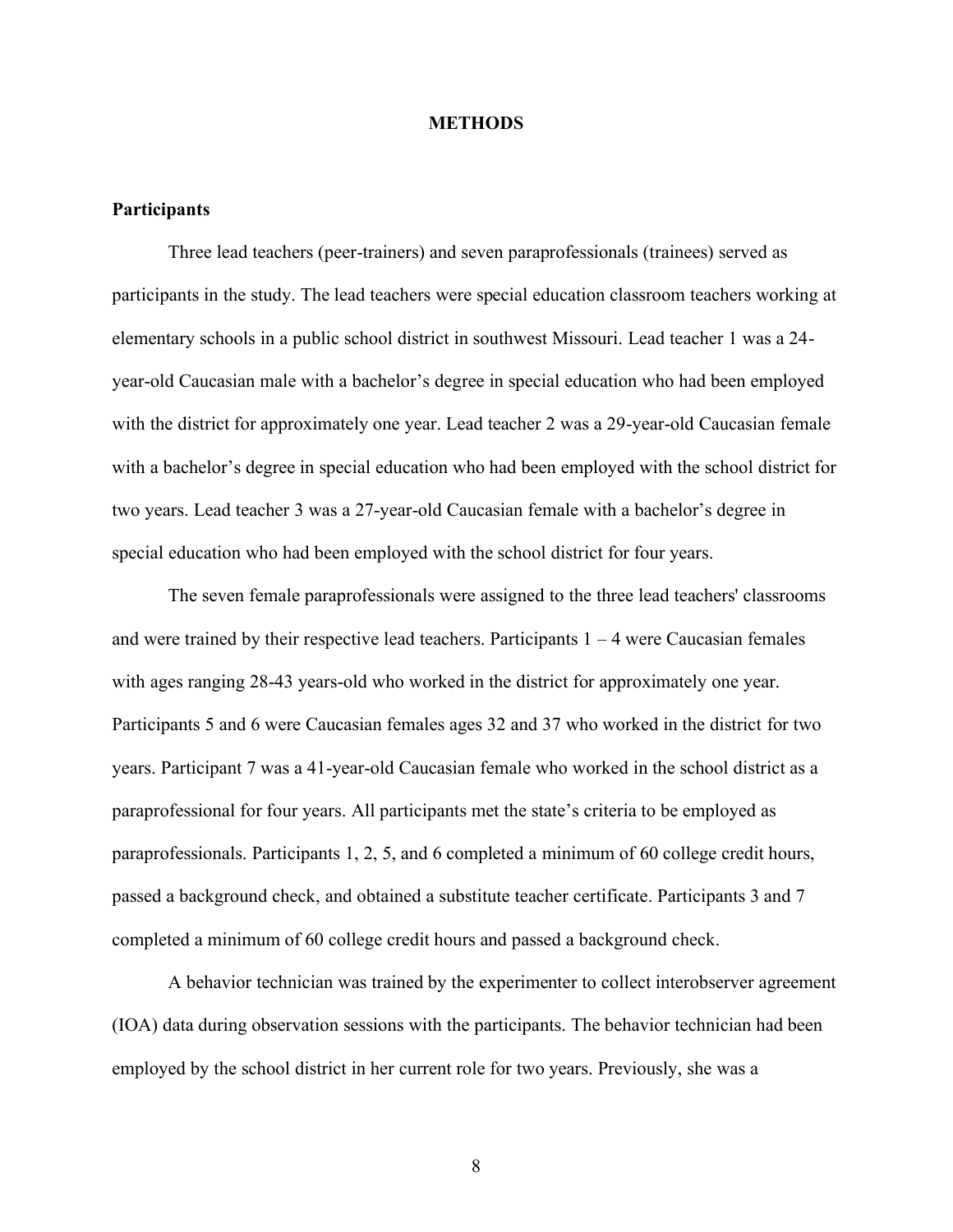paraprofessional in the district for 5 years. The training took place during the regular school day.

#### **Setting**

The study took place in a public school district in southwest Missouri. All lead teachers and paraprofessionals worked with students in self-contained special education classrooms within the elementary (kindergarten to 5th-grade) buildings. Each classroom served a range of 5 to 10 students. Students had educational diagnoses and qualified under Missouri's eligibility criteria to receive special education services. Each student had an individualized education program (IEP) to meet their academic and behavioral needs in the school setting. Each classroom was assigned at least two paraprofessionals. The highest number of paraprofessionals assigned in one classroom was three.

Students transition out of the special education setting to general education classrooms for durations specified by their IEP. Students attended music, physical education, art, computers, and library classes in the general education setting. In these settings, paraprofessionals support students' academic and behavioral needs as needed. regular education peers were present in the general education setting. Students attended lunch and recess in the general education setting with paraprofessional support.

#### **Dependent Variables**

The two responses targeted for increase in this study were positive interactions and behavior-specific praise. A positive interaction was defined as any verbalization, manual signing, or gesture of communication a paraprofessional made to a student or group of students that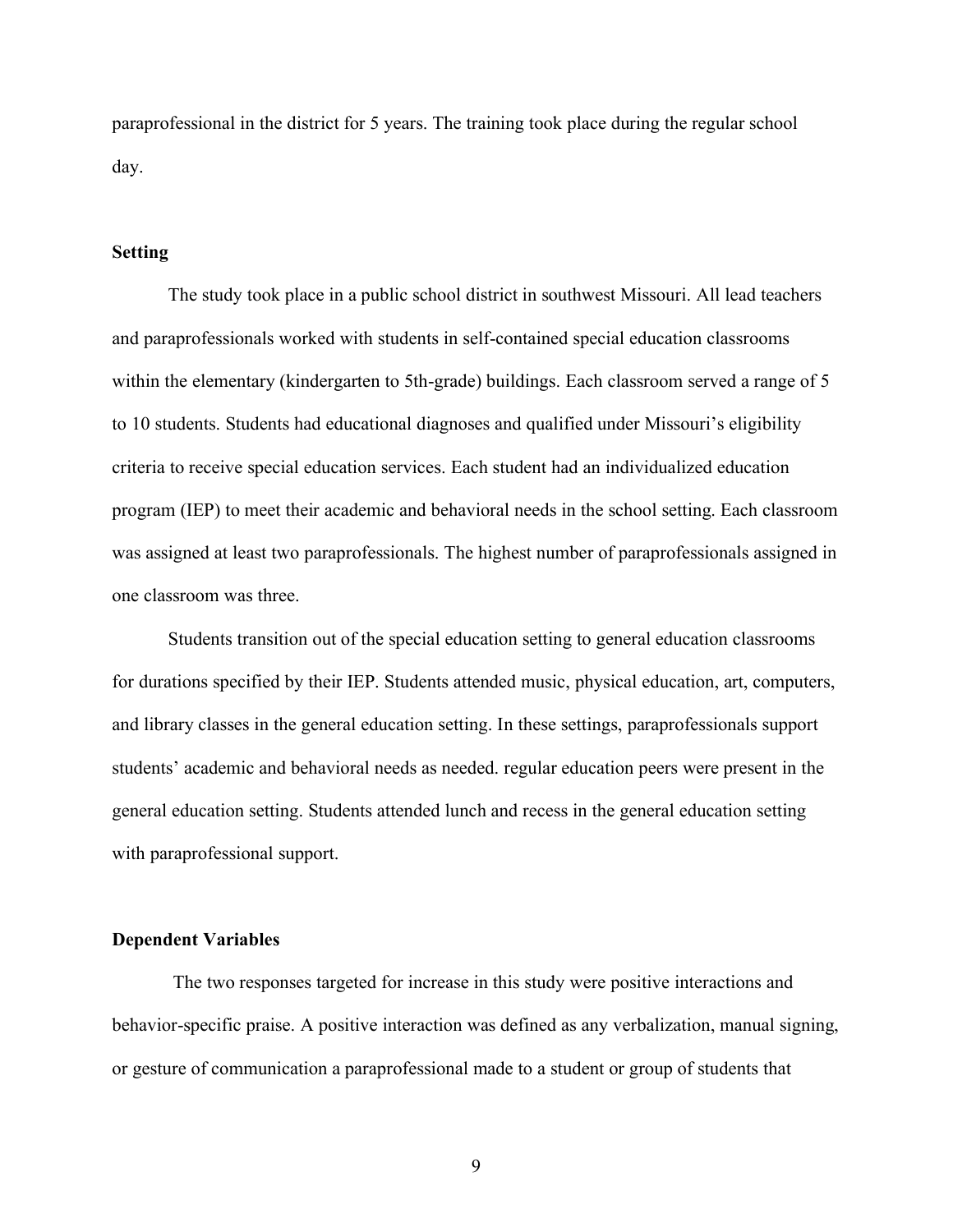expressed approval to the student. This included general statements of praise (e.g., "good job"), general compliments directed towards a student (e.g., "I like your shirt today"), or an indication that a student's work and/or performance was correct (e.g., "that is correct"). Positive interactions also included positive physical responses involving a student, including shaking a student's hand, giving them a high-five, and/or a pat on the back. Repeating the same words as a student, verbally saying "okay," and demands placed on the student were excluded. Table 1 shows examples and non-examples of positive interactions that could occur in the classroom setting. Behavior-specific praise was defined as verbal praise or approval from a paraprofessional that identified a specific behavior of a student or group of students. Since behavior-specific praise was a positive interaction, it was recorded as both a positive interaction and behavior-specific praise statement. Repeating the same words as a student, verbally saying "okay", and demands placed on the student were excluded. Table 2 provides examples and nonexamples of behavior-specific praise.

#### **Data Collection System**

The experimenter and a behavior technician conducted all observations during the study. The experimenter trained the behavior technician in the target responses. The experimenter and behavior technician completed practice observations with data collection until interobserver agreement (IOA) reached 90% or higher for two consecutive observations. Observations took place when paraprofessionals were engaged in structured instructional activities with students. Observations were 20 minutes in duration. Positive interactions and behavior-specific praise statements were recorded using partial interval recording. Data were collected simultaneously and continuously for 20, 1-minute intervals using a cellphone for timing and pencils/pens and a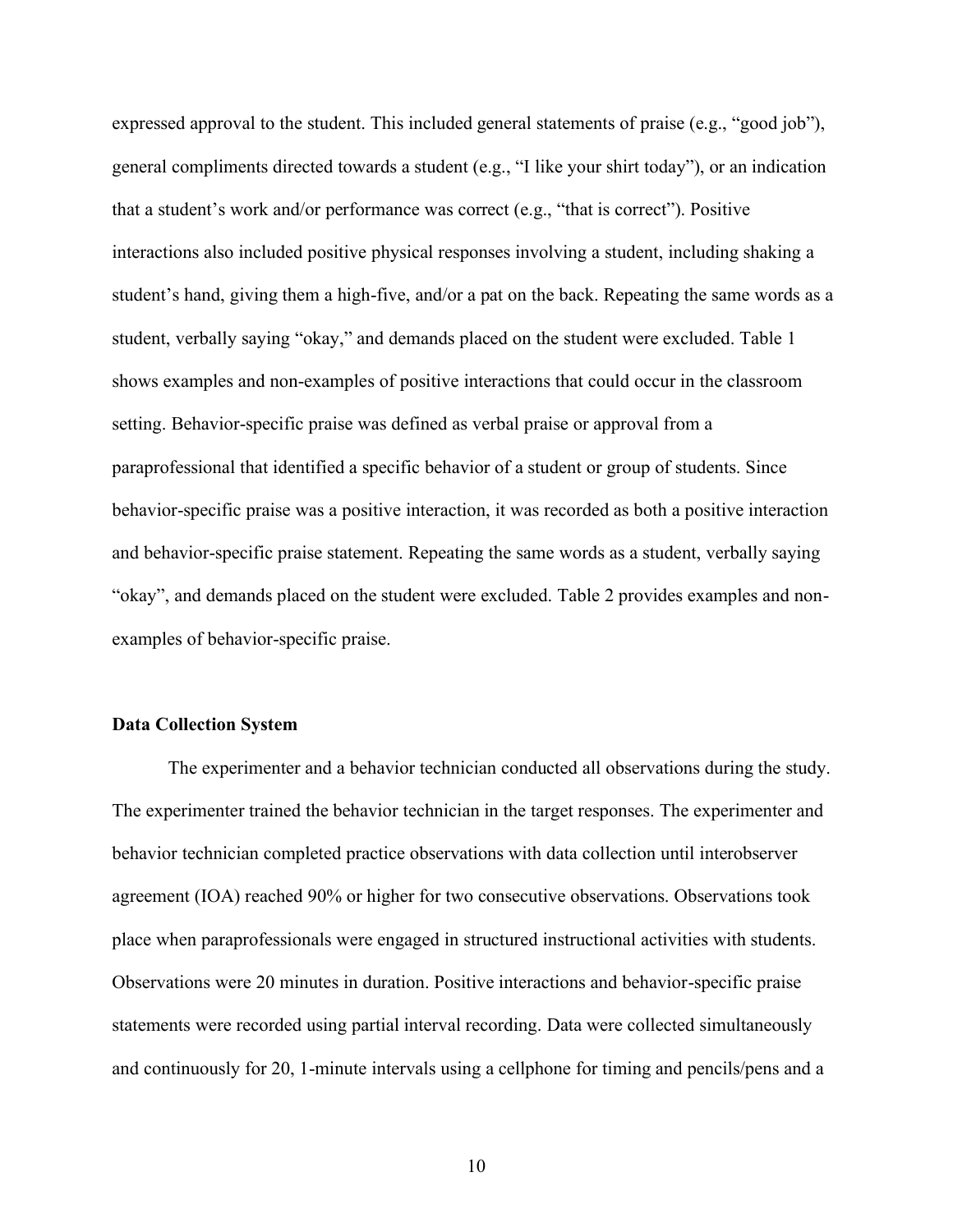paper data sheet for recording. Observation sessions lasted 20 minutes and occurred 2-3 times a week. Prior to the start of data collection, the institutional review board (IRB) reviewed and approved the proposed study. IRB-FY2021-436 was approvied on Janurary  $29<sup>th</sup>$ ,  $2021$  (See Appendix A).

#### **Experimental Design**

An AB experimental design was used to demonstrate the relationship between peer-topeer training and the frequency of positive interactions and behavior-specific praise statements. The independent variable was introduced to all lead teachers during a district scheduled monthly professional development meeting. Following their training, the lead teachers conducted training with their paraprofessionals during a district scheduled monthly professional development meeting.

#### **Baseline**

During baseline, the experimenter recorded each participant's use of positive interactions and behavior-specific praise statements during structured activities. A partial interval recording measure with 20, one-minute intervals was used. Each baseline observation lasted 20 minutes.

#### **Peer Trainer Instruction**

The experimenter trained each lead teacher (peer trainers) to teach their paraprofessionals (trainees) the target responses. Training sessions were held in a group format during a typical workday. The lead teachers all completed three stages of training (below) with the experimenter and then trained each of the paraprofessionals in all three stages.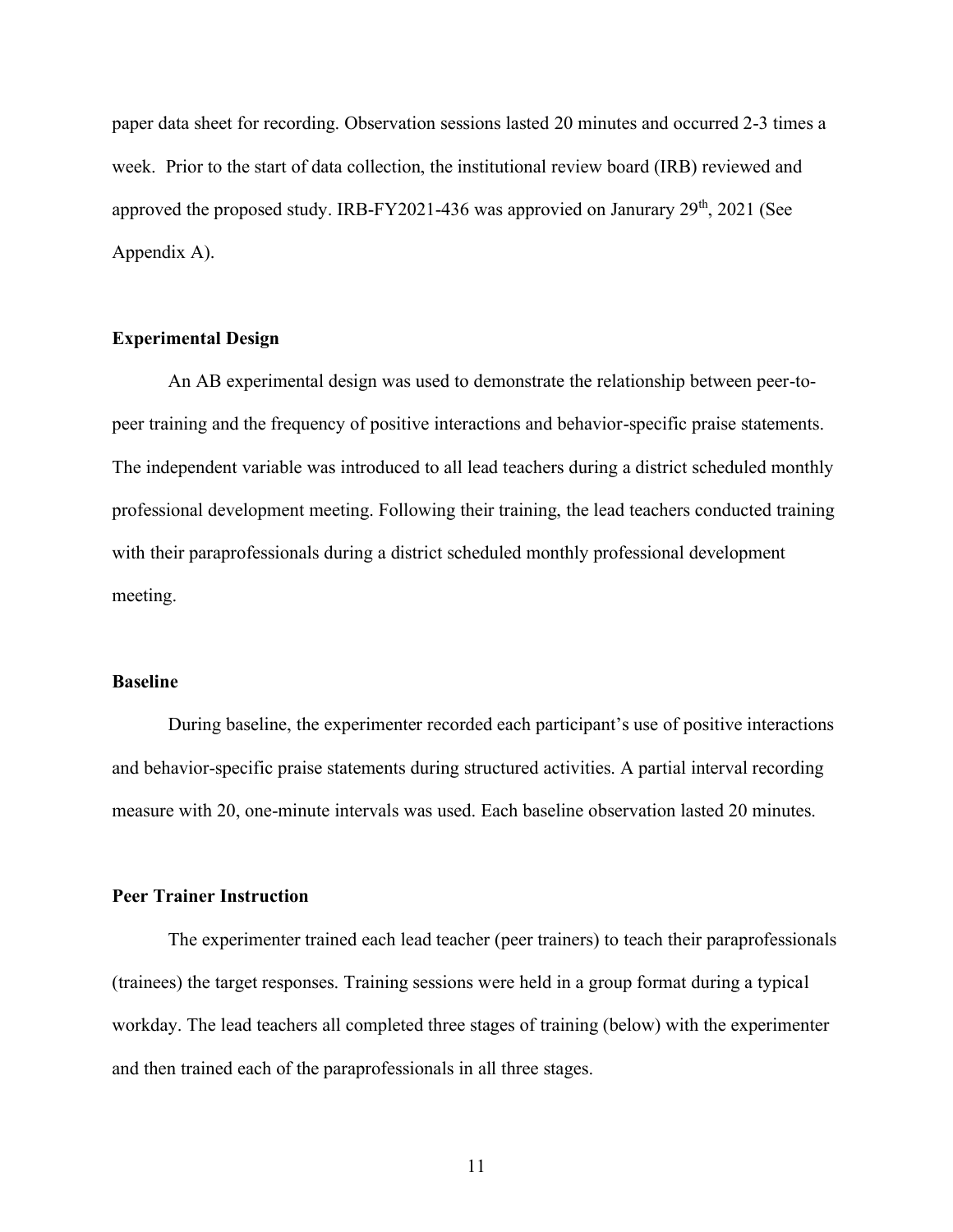#### **Stage 1: Training of Responses**

During the first stage of peer trainer instruction, the experimenter observed the lead teachers working with students in their classroom and collected baseline data on positive interactions and behavior-specific praise statements. The data were given to each lead teacher verbally and graphed. The experimenter then conducted a training session with the lead teachers. The experimenter used a classroom to conduct a training session that included modeling of the responses, observations, and feedback. The training session was 15 minutes in duration. During the training session, the experimenter (a) introduced the target responses and their operational definitions; (b) provided the rationale for the importance of emitting the target response; (c) discussed ways to use target responses during the school day; (d) stated what the lead teacher's mean performance was during the pre-training observation session; and (e) explained the criteria for mastery (See Table 3).

#### **Stage 2: Train-the-Trainer I**

The experimenter completed a training session with the lead teacher to teach the behavior skills training method. A behavior skills checklist was provided to the lead teacher that listed each step to follow when training their paraprofessional(s) on the target responses (Appendix B). The steps included introducing the topic, rationale, and response definitions, providing suggestions on using responses during the day, asking if there are any questions, discussing baseline performance with each paraprofessional, discussing criterion for mastery, modeling the responses, and thanking the paraprofessionals.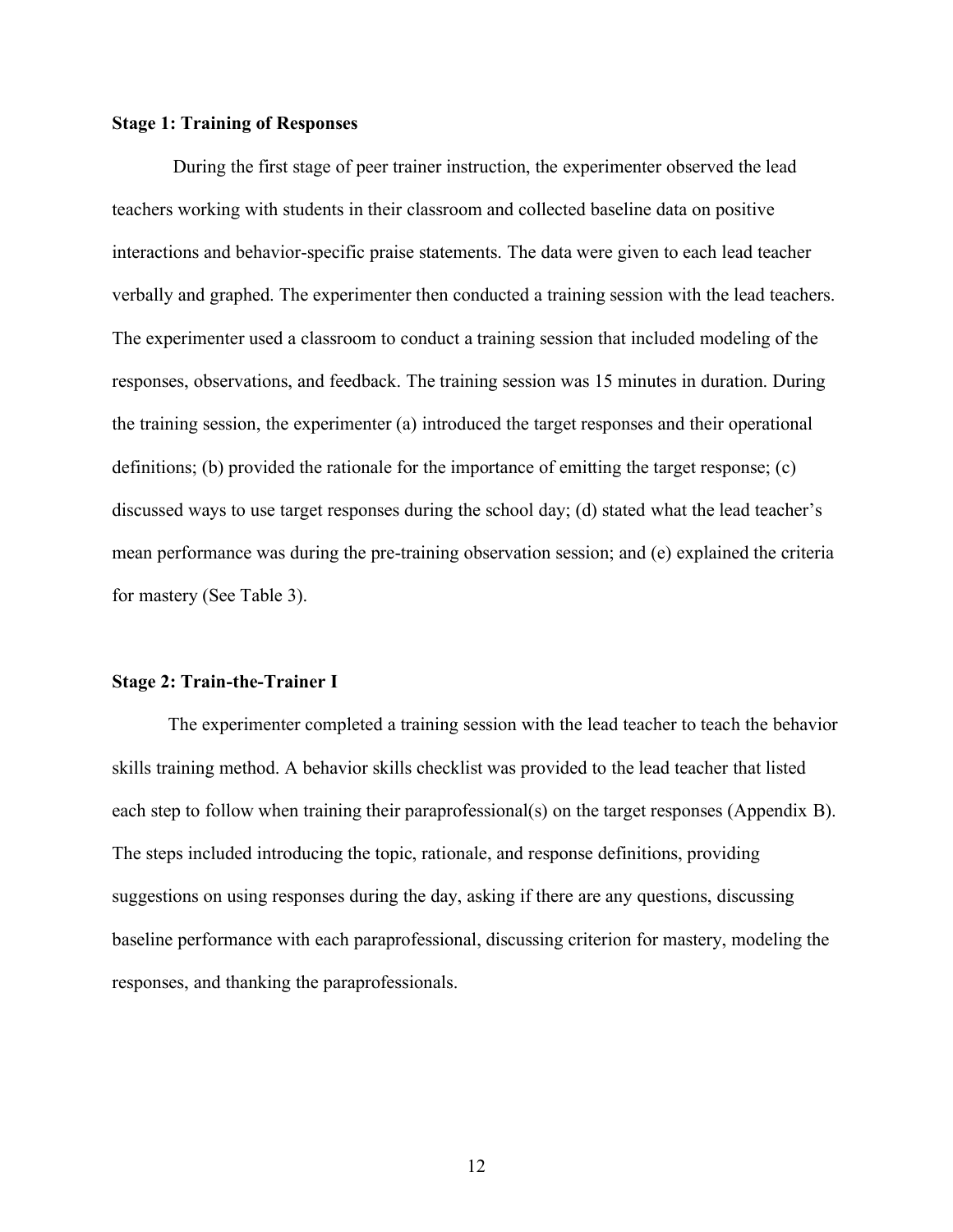#### **Stage 3: Train-the-Trainer II**

During training, the experimenter reviewed the operational definitions of positive interactions and behavior specific praise, described the format of observation sessions, and explained how data would be collected. The lead teacher was given a second behavior checklist that included the two steps for observing the participants: observing peers and delivering feedback. The behavior checklist also included the steps for delivering feedback. The steps included making one positive statement about the observation, making specific suggestions as to how the participant could increase response rate, asking if they have any questions, and thanking the participant (Appendix C). The experimenter then modeled the steps of the behavior checklist with the behavior technician. After modeling was complete, the peer trainers practiced providing feedback using the behavior checklist with a second peer trainer in the group.

#### **Training Response**

After the lead teacher completed all three stages of the Peer Trainer Instruction, the lead teachers trained their participant(s) (paraprofessionals) to increase positive interactions and behavior-specific praise statements when working with their students using the behavior checklists provided during Stage 2 and Stage 3 of peer training. Following the training completed by the lead-teacher, the experimenter completed observations of the participants and recorded their use of positive interactions and behavior-specific praise statements. The experimenter was not present during the training with the participants. To ensure the training was completed with fidelity, the lead teachers completed the checklist and made any notes of tasks on the list that were not completed. Lead teachers signed the checklist and returned it to the experimenter after the study was completed.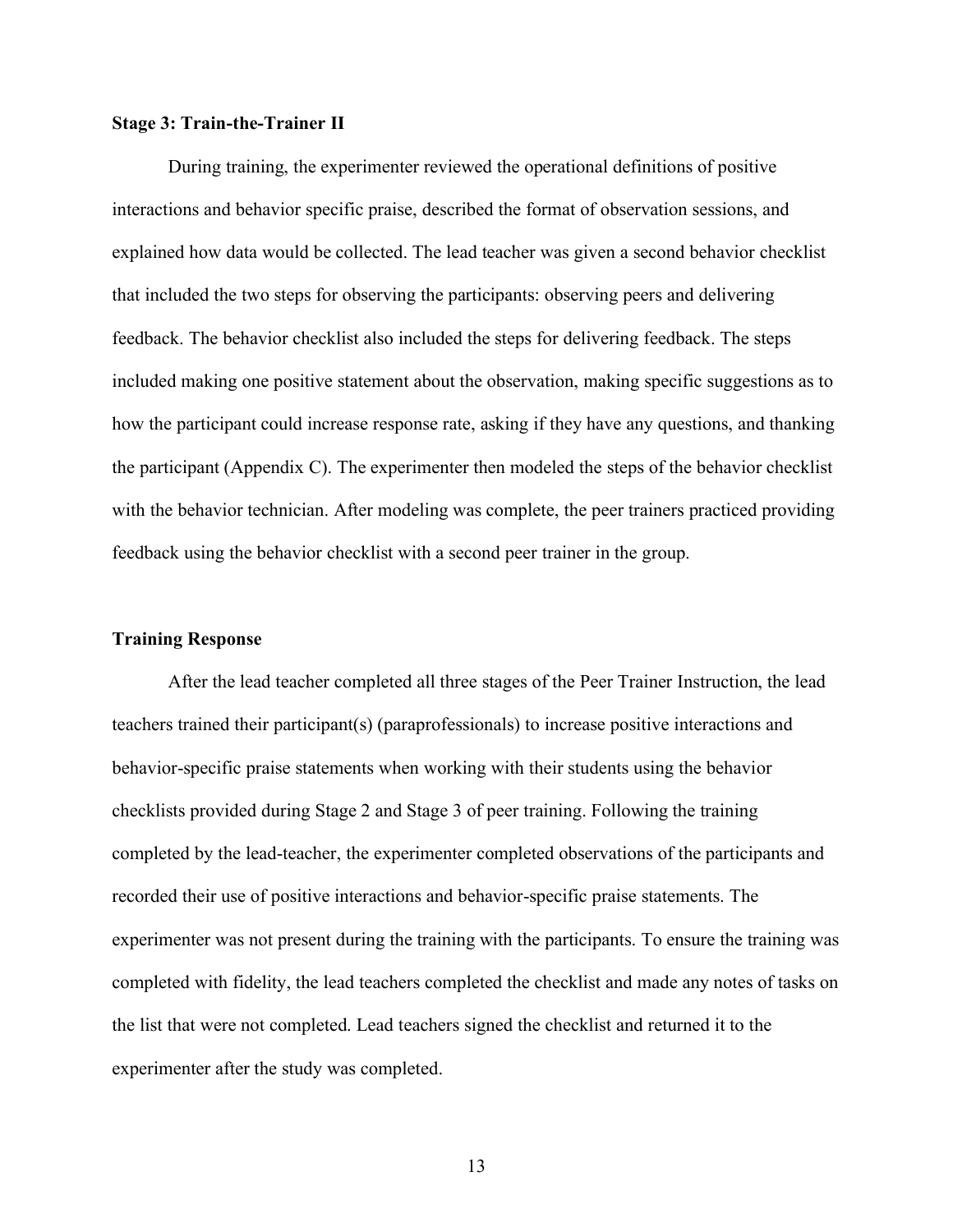#### **Booster Feedback Sessions**

Booster feedback sessions occurred for participants who did not increase their use of positive interaction and/or behavior-specific praise by 20% or more. The sessions consisted of 5 minute re-training sessions along with performance feedback. The experimenter provided the operational definition of positive interaction and/or behavior specific praise and modeled each response for the participants. Following modeling, the paraprofessional completed two practice opportunities with the experimenter.

#### **Generalization**

Generalization probes occurred after demonstration of consistent use of the responses in the special education setting. For positive interactions, generalization probes were completed when a paraprofessional engaged in positive interactions 100% over mean baseline performance or engaged in at least 10 interactions per 20-minute observation session for two consecutive observation sessions. For behavior specific praise, generalization probes occurred when a paraprofessional engaged in behavior specific praise 100% of mean baseline performance or engaged in at least 6 instances of behavior specific praise for two consecutive observation sessions. Generalization probes were collected in settings outside the special education classrooms where students were integrated with their regular education peers. Settings included music, computers, and physical education. Generalization observations were 20 minutes in duration (20, 1-minutes intervals) and data was collected using partial interval recording.

#### **Inter-Observer Agreement**

The experimenter conducted IOA observations with a behavior technician who worked in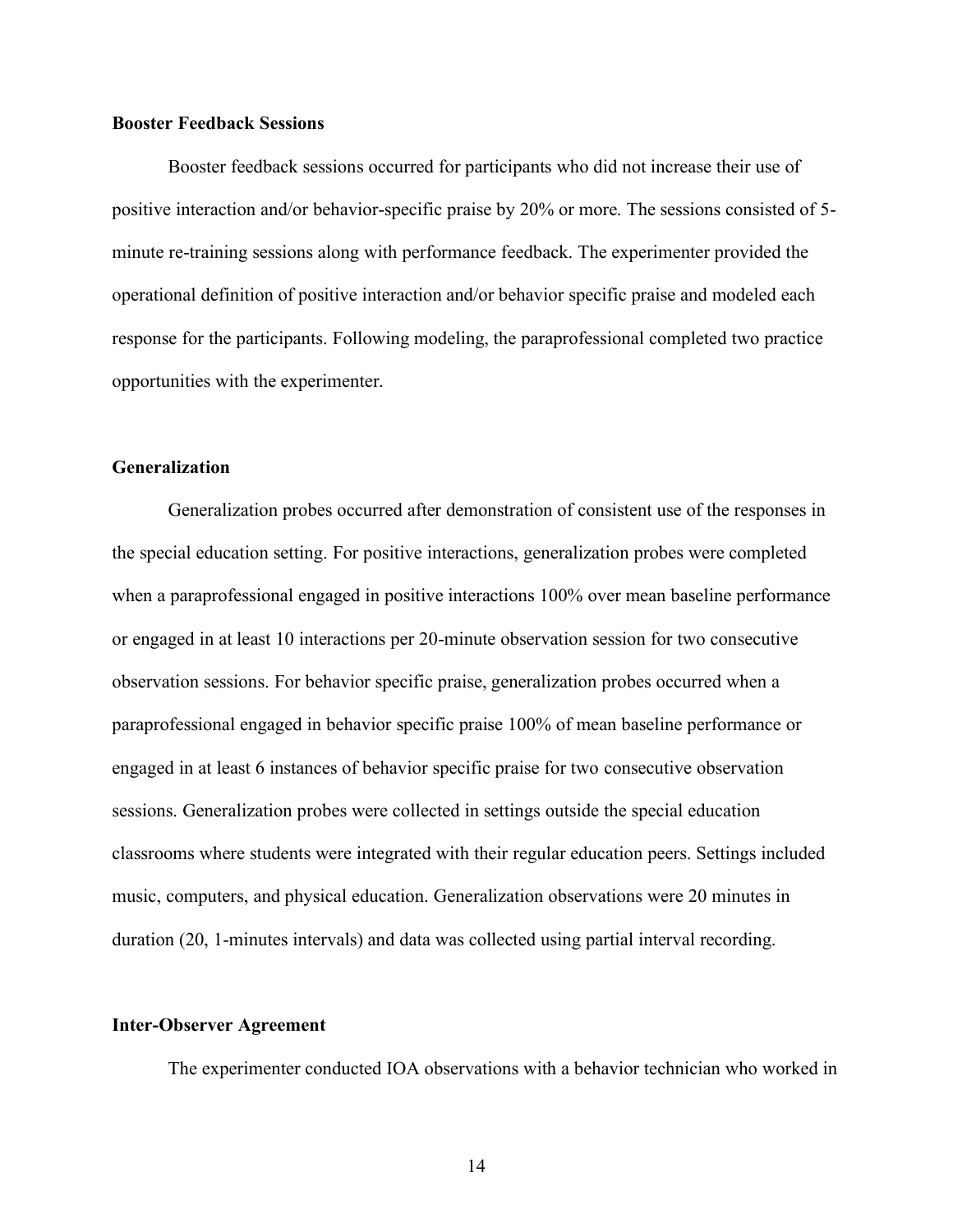the school district. IOA checks occurred during at least 33% of observations. IOA was assessed on an interval-by-interval basis. The experimenter calculated IOA by dividing the total number of agreements by the number of agreements plus disagreements and multiplying by 100%. An agreement was scored when both observers recorded an occurrence of the target response or a non-occurrence of a target response in a 1-minute interval.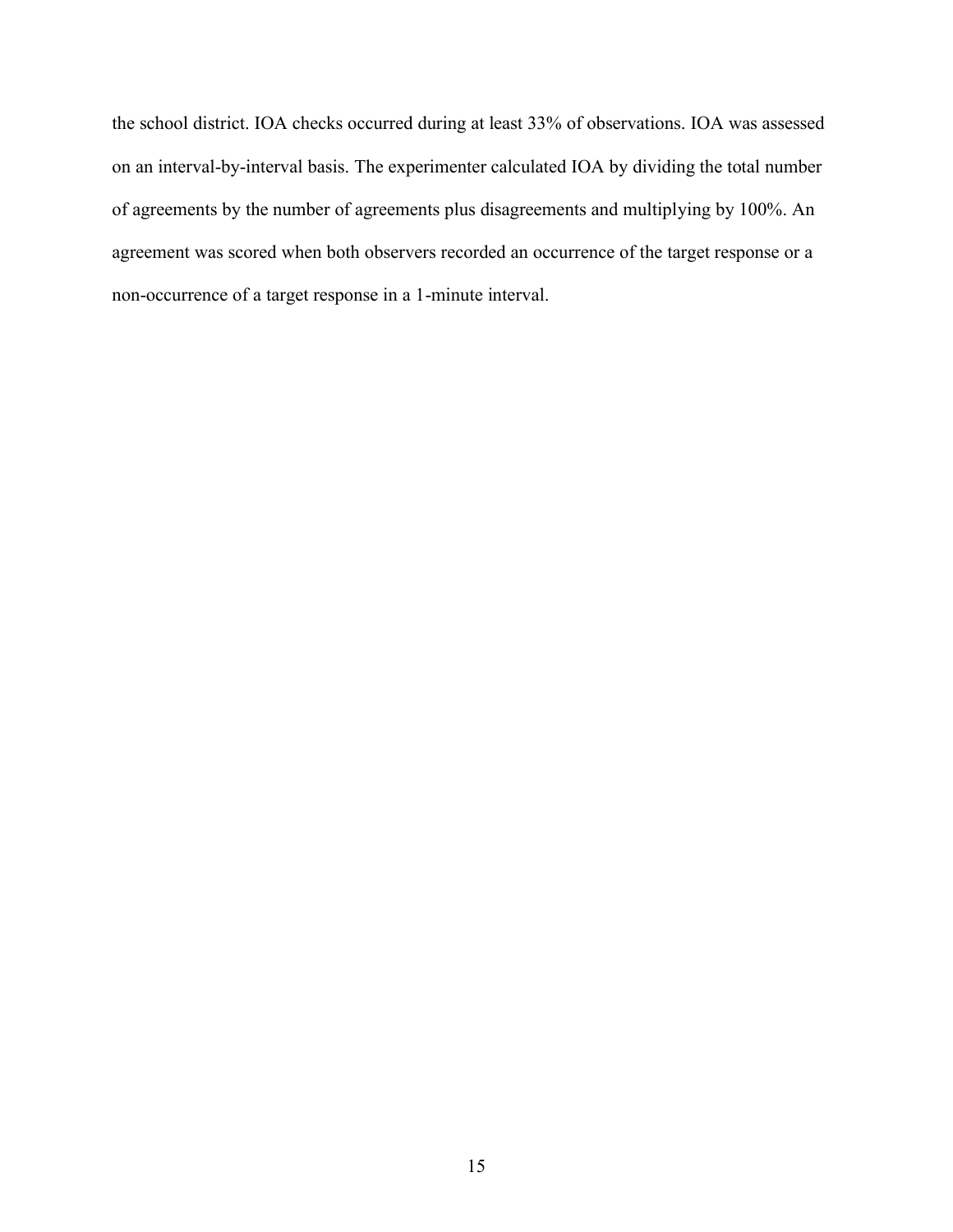#### **RESULTS**

Three pre-training observations of the lead teachers (peer-trainers) were completed in their classrooms. Data was collected on their use of positive interactions and behavior specific praise. The data provided to the lead teachers at the start of train-the-trainer training. Leadteacher 1 used positive interactions during 50%-60% of observation interval. He used behaviorspecific praise during 55%-65% of intervals. Lead teacher 2 engaged in positive interactions during 45%-55% of intervals. She used behavior specific praise during 55%-67% of intervals. Lead teacher 3 used positive interactions during 45%-60% of intervals. She used behavior specific praise during 45%-58% of intervals. This data was used to demonstrate how data would be visually represented for the participants (paraprofessionals) and to demonstrate how to verbally provide feedback to the participants.

Data for Participant (paraprofessional) 1 are in Figure 1. During baseline, the average percentage of intervals in which a positive interaction occurred was 55% (45%-70%) of intervals. Data during baseline were variable. After training, the percentage of intervals in which a positive interaction occurred was 59% (50%-65%) of intervals. An increasing trend was evident in the post-training data. The average percent of behavior-specific praise statements during baseline was 18% (15%-20%) of intervals. Data was at a consistent level between 15%- 20% during baseline observations. The average percentage of intervals in which behaviorspecific praise occurred increased from 18% (15%-20%) of intervals to 45% (35%-50%) of intervals following the peer training. An increasing trend was also evident in the participant's use of behavior specific praise during post-training observations. A generalization probe for participant 1 was conducted in music class. Subsequent use of positive interactions and behavior-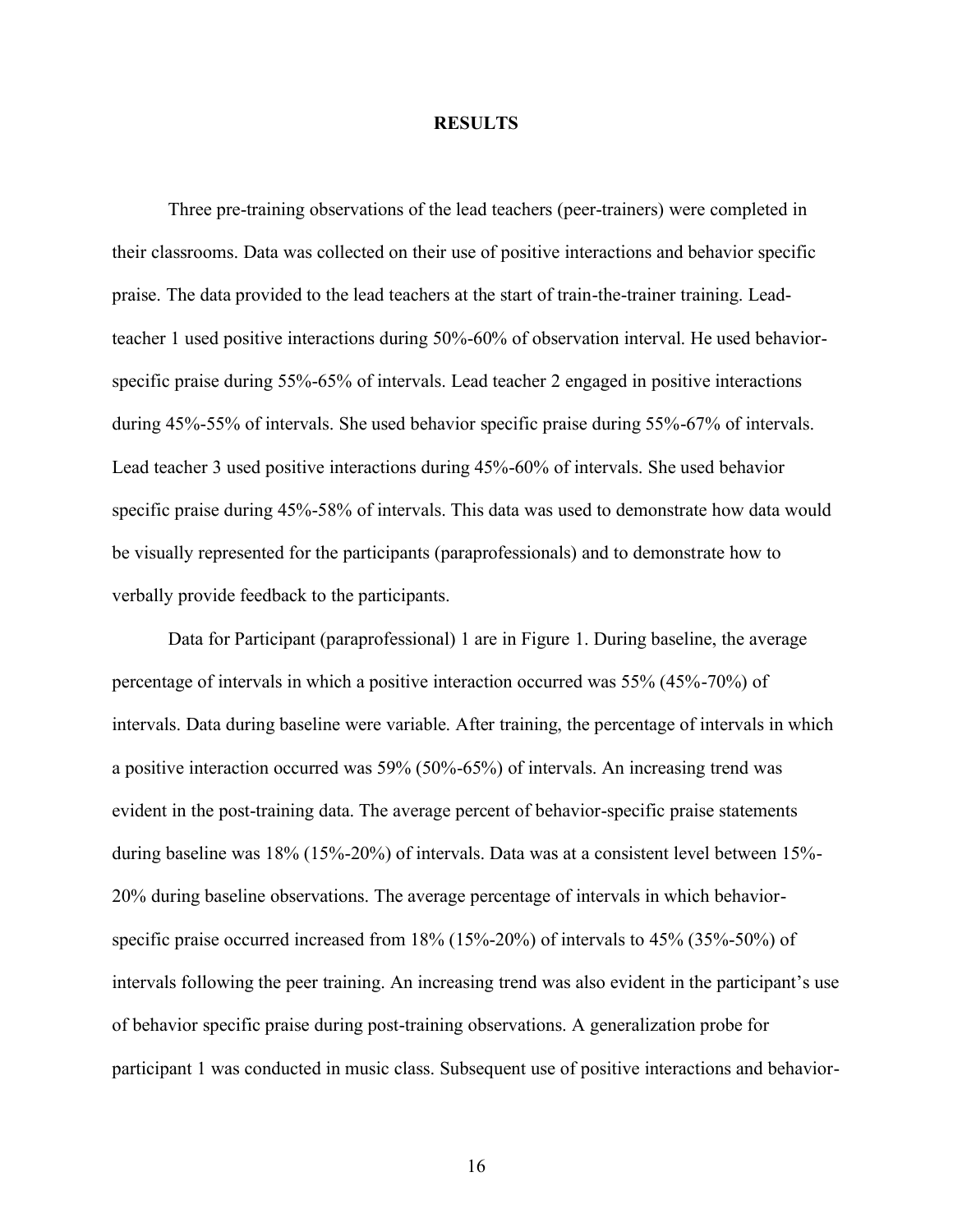specific praise in music class was consistent with the special education setting.

Data for Participant (paraprofessional) 2 are in Figure 2. During baseline, Participant 2 engaged in a positive interaction during an average of 20% (15%-25%% of intervals. A slight increasing trend was present during baseline. Frequency of positive interactions increased by 5% each observation. There was an increase in positive interactions after training. After training, participant 2 engaged in positive interactions in an average of 58% (55%-60%) of intervals. The level of responding remained consistent in the post-training phase. The average percentage of intervals in which behavior-specific praise statements occurred was 0.016% (0%-5%) of intervals during baseline. The average percentage of behavior-specific praise statements increased to 26% (25%-30%) of intervals following the training. Data was consistent and remained at a medium level of responding for 3 consecutive observations in the post-training phase. The generalization probe for participant 2 was completed in computer class. Use of positive interactions decreased by 20% and use of behavior-specific praise decreed by 10%.

Data for Participant (paraprofessional) 3 are in Figure 3. During baseline, Participant 3 engaged in positive interactions during an average of 67% (50%-75%) of intervals. There was high variability in data during baseline. After training, the average percentage of intervals with a positive interaction was 68% (65%-70%) of intervals. Participant 3 engaged in positive interactions at a relatively high percentage during baseline and only increased 1% after training. However, after training variability in their use of positive interactions decreased when compared to baseline. The average percentage of intervals that included behavior-specific praise statements was 11% (5%-15%) during baseline. After training, Participant 3's average percentage of behavior-specific praise statements increased to 48% (40%-55%) of intervals.

Data for Participant (paraprofessional) 4 are in Figure 4. During baseline, Participant 4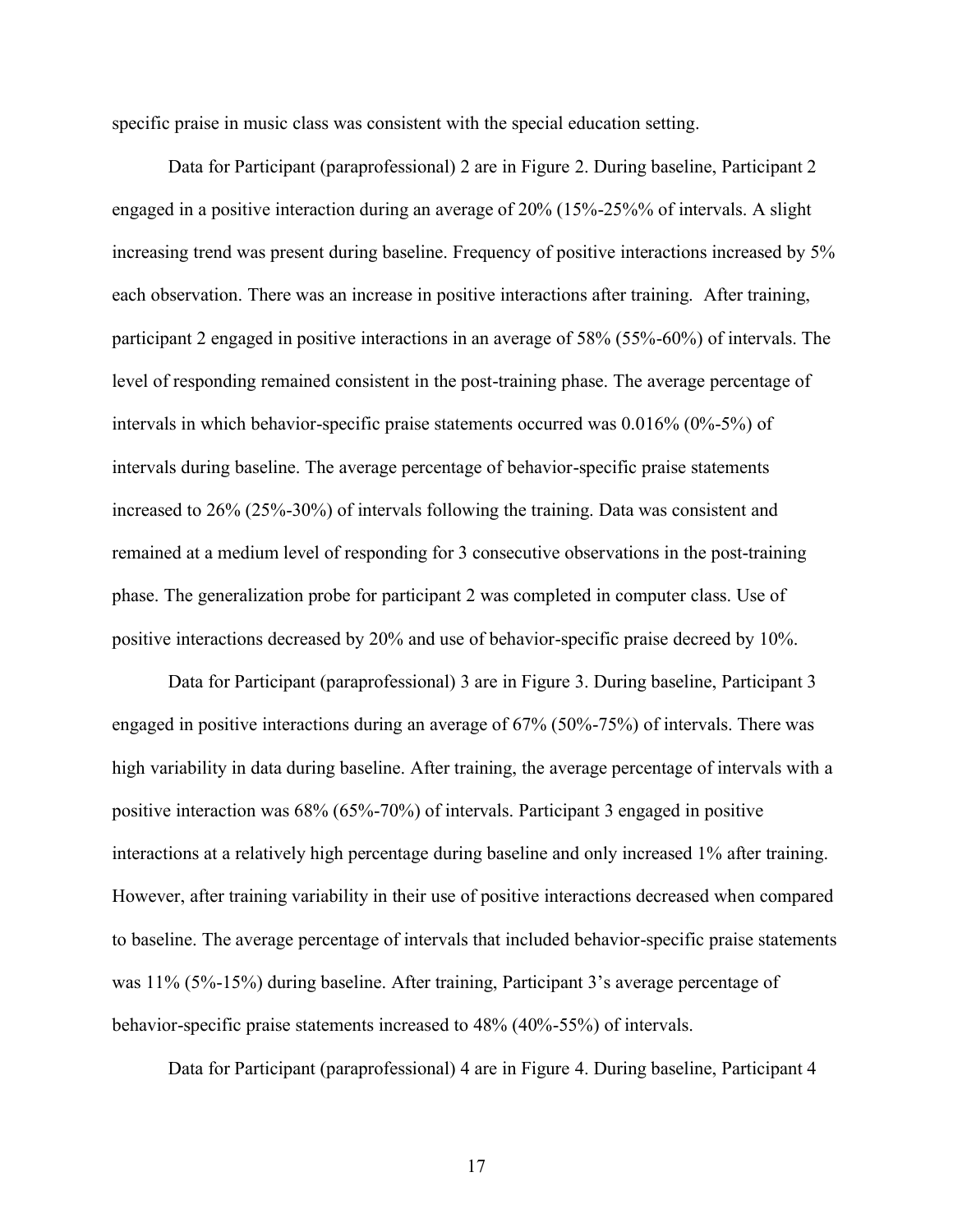had an average of 50% (35%-65%) of intervals where a positive interaction occurred. A decreasing trend was present during baseline for both positive interactions and behavior-specific praise. After training, an average of 60% (50%-65%) of intervals included a positive interaction. The average percentage of intervals in which behavior-specific praise statements occurred was 15% (10%-20%) during baseline. The participant's average percentage of intervals increased to 34% (30%-45%) after training. A booster feedback session was provided after the 3rd posttraining observation. Following the booster feedback session, paraprofessional 4 increased her use positive interactions by 5% and her use of behavior-specific praise by 10%. An increasing trend in both positive interactions and behavior-specific praise occurred after the booster feedback session was conducted.

Data for Participant (paraprofessional) 5 are in Figure 5. During baseline, Participant 5 engaged in positive interactions during an average of 28% (15%-50%) of intervals observed. Positive interaction data variability was high during baseline. After training, the average percentage of intervals with a positive interaction increased to 58% (50%-65%) of intervals. A decreasing trend in data was present post-training. However, data remained at a high level above the baseline average. The average percentage of intervals that included behavior-specific praise was 3% (0%-5%) of intervals during baseline. The participant increased the use of behaviorspecific praise to an average of 28% (25%-30%) of positive interaction intervals after the training sessions. A generalization probe was collected for participant 5 in the physical education class and use of positive interactions decreased by 10%. However, use of behavior-specific praise remained consistent with the special education setting

Data for Participant (paraprofessional) 6 are in Figure 6. During baseline, Participant 6 engaged in positive interactions during an average of 43% (30%-55%) of intervals. There was a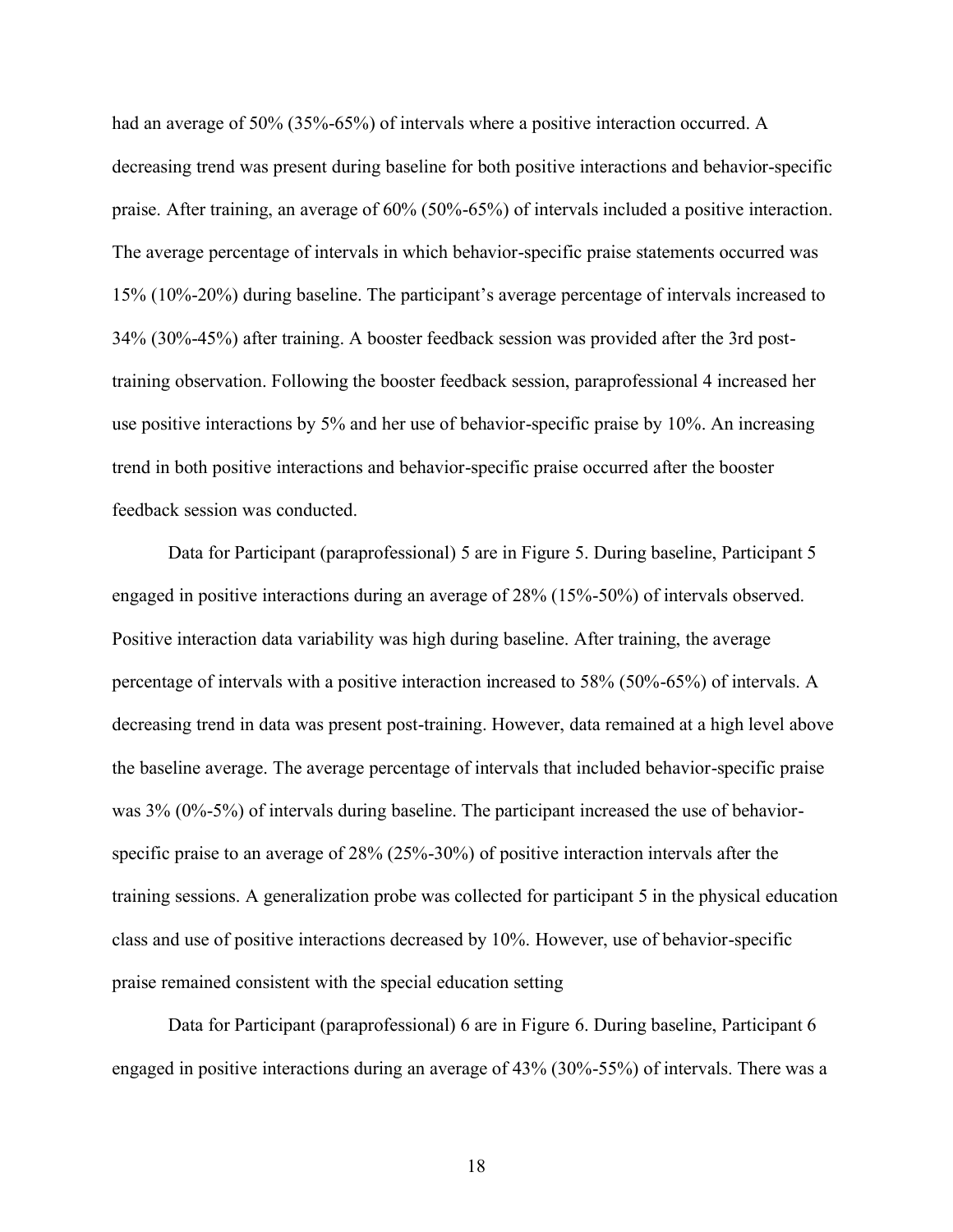slight increase in positive interaction intervals after training and data was less variable when compared to baseline. After training, the average percentage of intervals in which a positive interaction was 60% (50%-65%) of intervals. The average percent of participant 6's behavior specific praise statements was 10% (5%-15%) of intervals during baseline. The participant's average percentage of behavior-specific praise statements was 28% (25%-30%) of intervals after the training sessions. A booster feedback session was conducted after the 3rd post-training observation. Following the booster feedback session, participant 6 increased positive interactions by 5%, but her use of behavior-specific praise did not increase.

Data for Participant (paraprofessional) 7 are in Figure 7. During baseline, Participant 7 engaged in positive interactions during an average of 40% (25%-50%) of intervals. There was an increase in positive interactions after training. After training, the average percentage of intervals in which a positive interaction occurred increased to 51% (45%-55%) of intervals. A slight increasing trend in positive interaction data was present in both baseline and intervention phases. The average percent of participant 7's behavior-specific praise statements was 5% (0%-10%) of intervals during baseline. The participant's average percentage of behavior-specific praise statements was 21% (20%-25%) of intervals after the training sessions. A booster feedback session was completed after the 2nd post-training observation. Participant 7 did not increase her frequency of positive interactions or behavior-specific praise.

Interobserver agreement between the experimenter and the behavior technician was collected during 38% of observations. IOA ranged from 85%-100%. For Participant 1, IOA ranged from 90%-100%. For participant 2, IOA ranged from 95-100%. For participant 3, IOA ranged from 95%-100%. For participant 4, IOA ranged from 95%-100%. For participant 5, IOA ranged from 85%-100%. For participant 6, IOA remained consistent at 100%. For participant 7,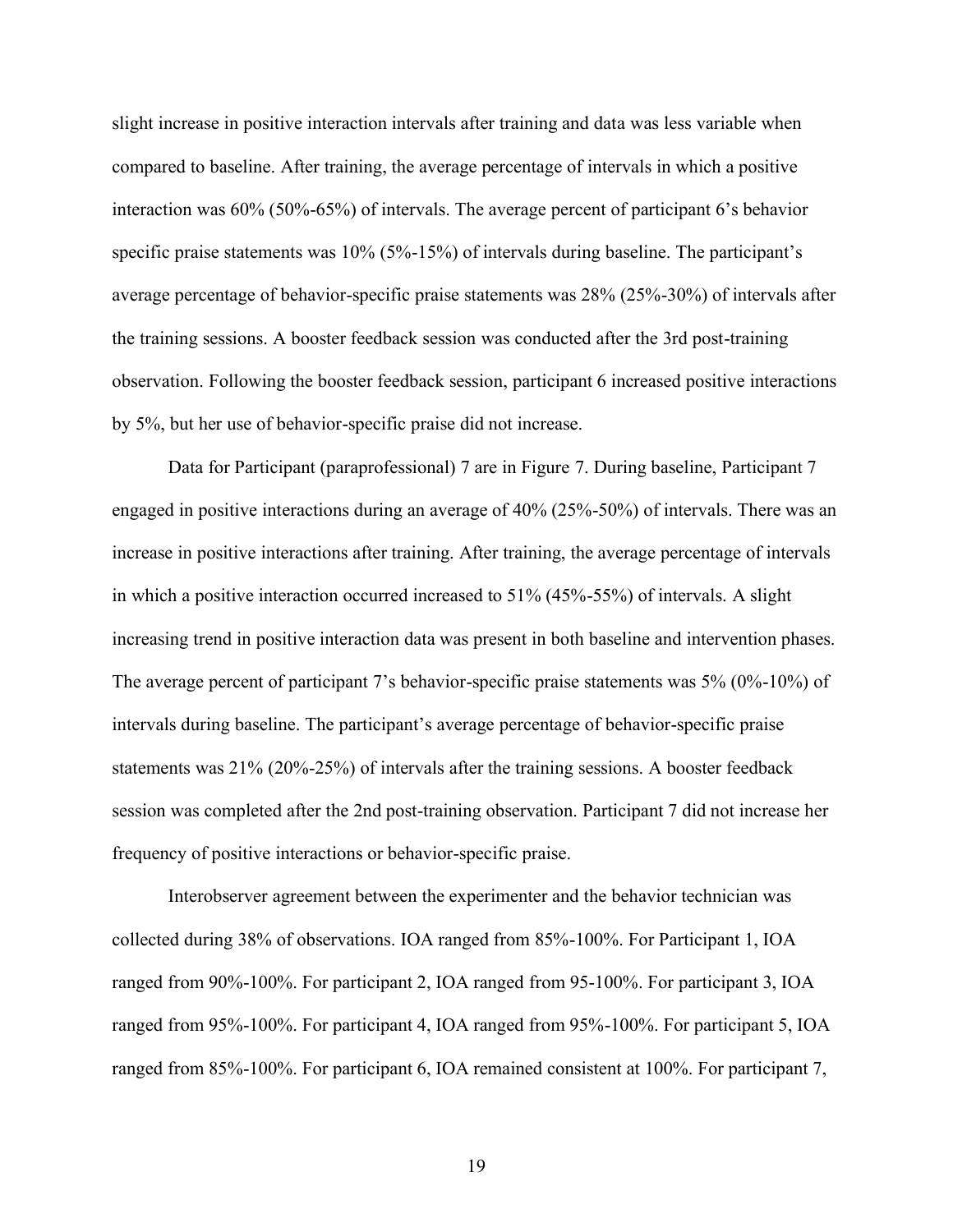IOA ranged from 90%-100%.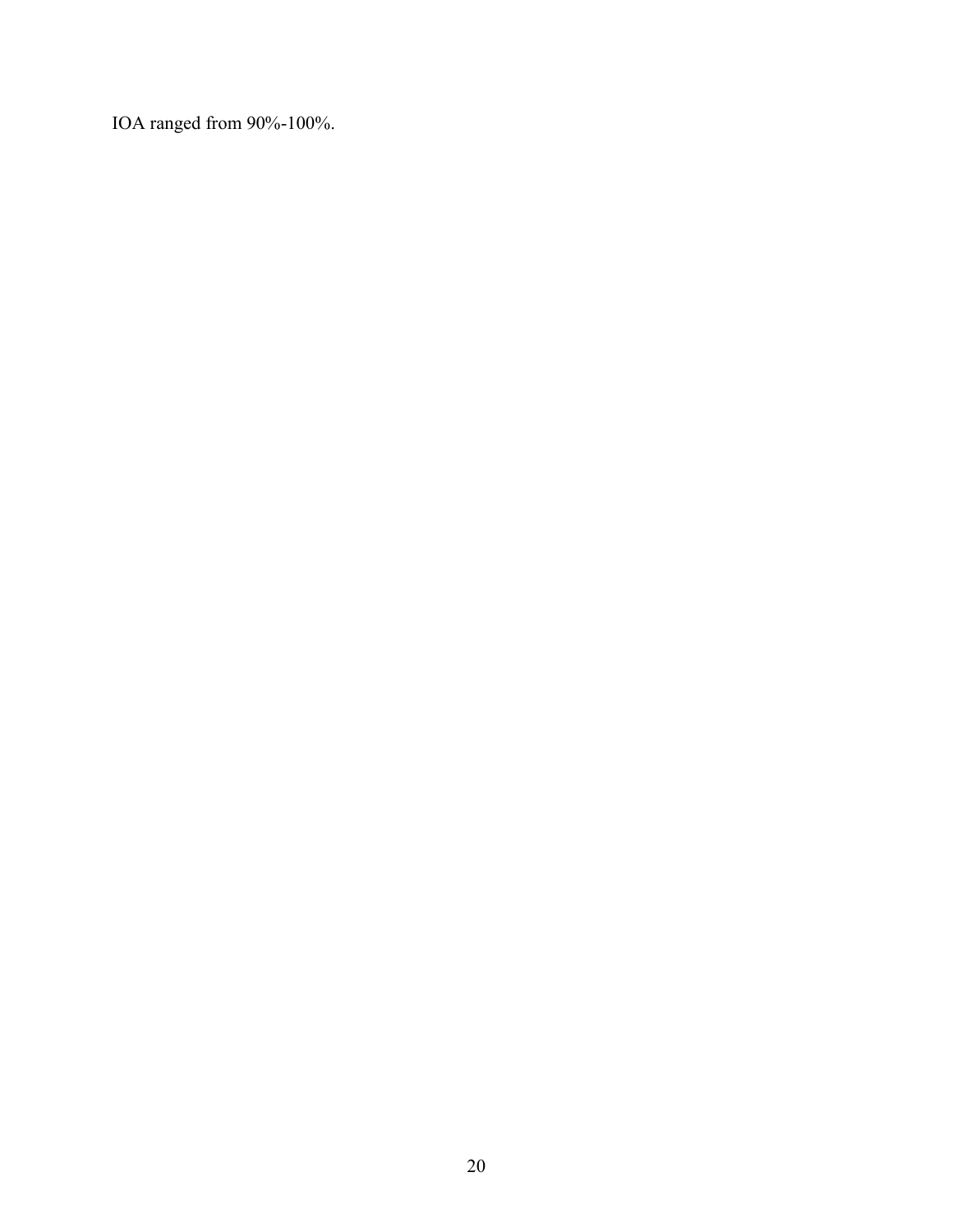#### **DISCUSSION**

Pyramidal training of behavioral skills training resulted in an increase in positive interactions and behavior-specific praise by all staff. Positive interactions increased from an average of 43.5% during baseline to 55.5% after the implementation of the training program. Behavior-specific praise increased from an average of 21% during baseline to 59% after the implementation of the training program. In many participants, variability in data also decreased with the implementation of the training program. Pyramidal training was an effective intervention for increasing participants' engagement in positive interactions and use of behaviorspecific praise statements. These findings are consistent with those reported previously (Finn and Sturmey, 2009).

The mean increase in behavior-specific praise was larger when compared to the mean increase in positive interactions. The mean responding of behavior specific praise for all participants increased by 30% when compared to baseline. Whereas the mean responding of positive interactions for all participants increased by 12% when compared to baseline. There was an overall increase in both positive interactions and behavior-specific praise statements as a result of the training. However, a more significant change was seen in the participant's use of behavior-specific praise. During baseline, behavior specific praise responses were at a low level for all participants. After implementation of pyramidal training of behavioral skill training, all participants increased their responding to a medium-high level of responding. During baseline, levels of responding for positive interactions were at a medium-high level for all participants. Participants 1, 3, 5, and 6 had variability in their responding during baseline. With the implementation of the training procedure, variability in responding decreased for all participants.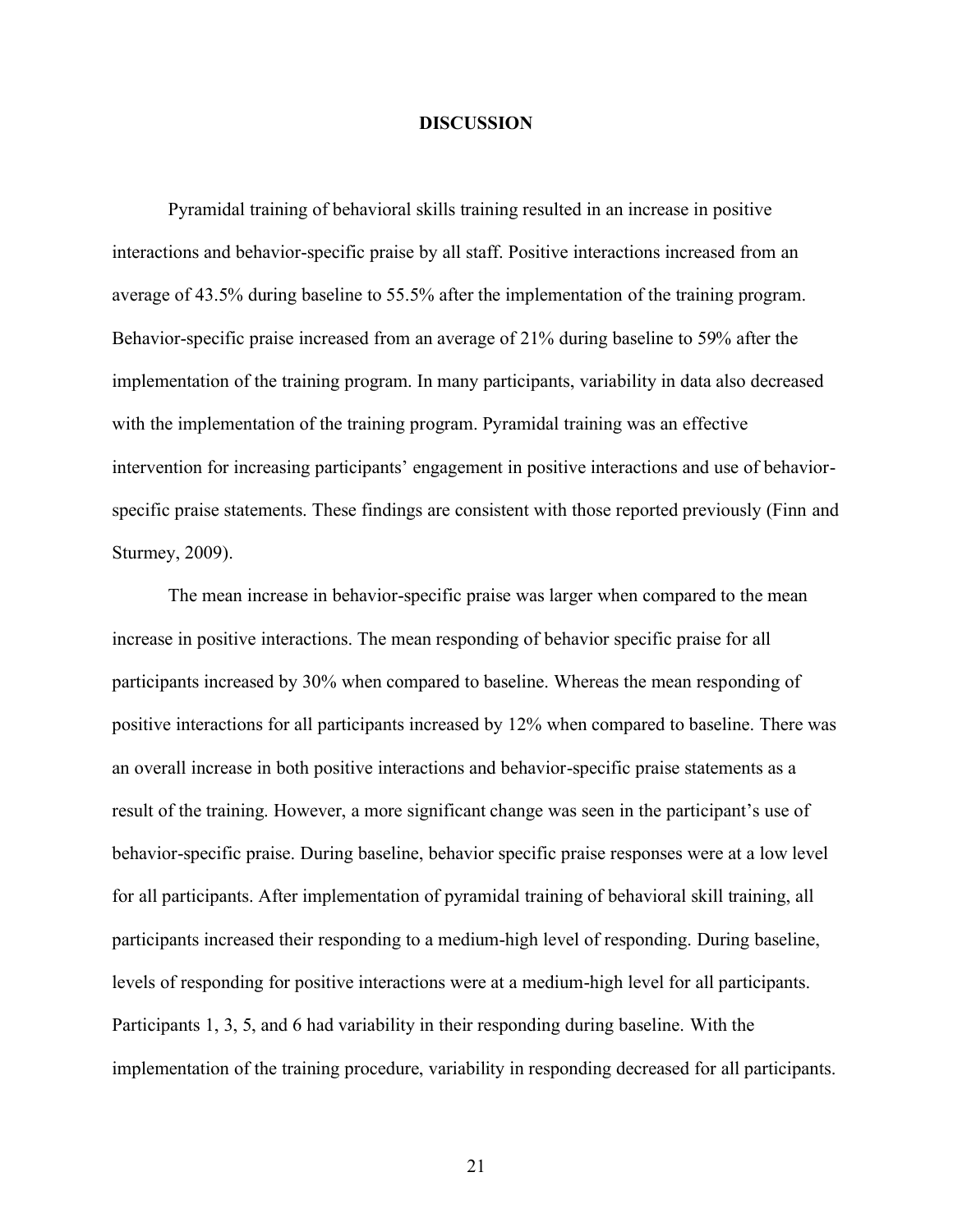However, positive interaction responses remained at a medium-high level for all participants. Data for behavior-specific praise may be better visually represented as a proportion of positive interaction intervals that included behavior-specific praise statements. This would allow for the greater increase in behavior-specific praise when compared to increases in positive interactions to be visually represented in Figure 1.

#### **Limitations**

Limitations identified in the previous study (Finn and Sturmey, 2009) were addressed by incorporating booster feedback sessions. A booster feedback session was completed with three of the participants (#4, #6, and #7). The feedback sessions occurred immediately following an observation and were conducted in the classroom or in the hallway outside of the classroom. Responding for all participants remained consistent with responding prior to feedback sessions or increased after the implementation of the booster feedback session. Participant 7 received a booster feedback session. However, she missed the following 3 days of work due to being ill. She was unable to implement the changes discussed during the feedback sessions immediately. Therefore, the feedback session may not have been effective. An additional session upon participant 7 arriving back to work may have been beneficial. In the future, multiple booster feedback sessions may be indicated for participants until satisfactory improvement is shown.

Generalization probes were collected for participant 1, 2, and 5. The generalization observation for participant 1 was conducted in music class. The participant sat beside the student she was assigned to. The student was a second-grade student who required frequent prompting to maintain focus on the whole group instruction and activities that were occurring. Positive interactions and behavior-specific praise occurred when the student engaged in activities such as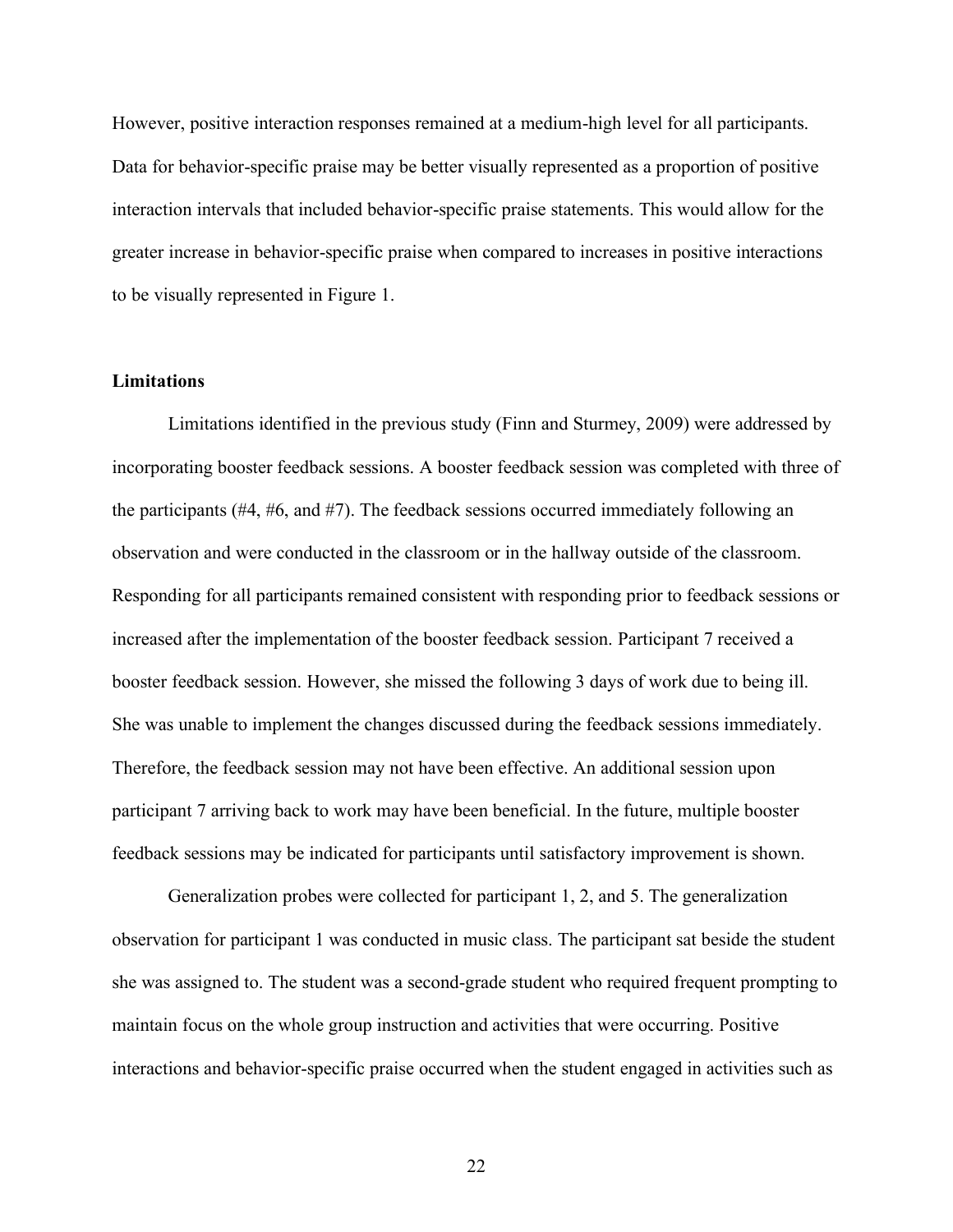singing and hand motions with the group. Due to the support the student required in this setting, participant 1's use of positive interactions and behavior-specific praise remained consistent with the special education setting. The generalization observation for participants 2 occurred in computer class. Participant 2 supported 2 students who were in  $3<sup>rd</sup>$  grade during the observation. The students wore headphones and were independent in completing the computer activity during 11/20 of observation intervals. During the feedback session, participant 2 verbally stated she felt it was difficult to frequently interact with the students because they were wearing headphones and she did not want to disrupt their learning and momentum towards the computer activity. Lastly, a generalization probe was collected for participant 5 in physical education class. The participant was assigned to support a 1<sup>st</sup> grade student during the observation. Group instruction from the PE coach occurred during 9 minutes of the observation. During group instruction, opportunities to interact with the student were limited.

Future studies should focus on additional generalization observations to determine if staff responses would remain consistent in settings outside of the special education classroom or over duration of time. It is difficult to determine if the responses generalized to the regular education setting with a limited number of probes. Future studies should also ensure that generalization probes are conducted for all participants. It is important to consider the environment when conducting generalization probes. Regular education environments may not allow for as many opportunities to interact with students as the small group structure that is found in the special education classroom, and therefore a decrease in responding rates may occur. Additionally, it is important to consider the support needs of the student the paraprofessional is assigned to. Regular education settings such as music, computers, and PE often have less rigorous demands and expectations than the special education classroom setting. Different students will interact in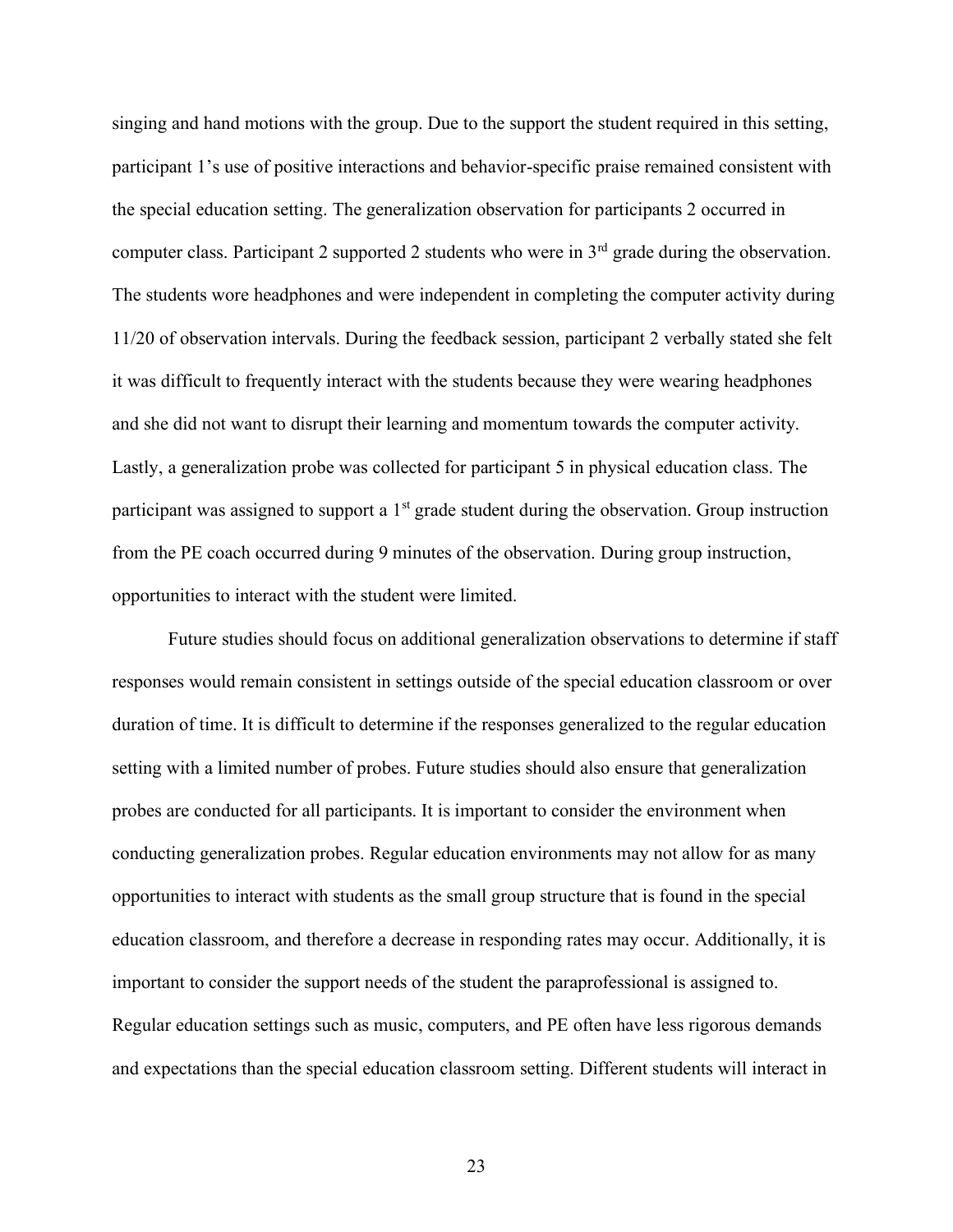regular education settings in a variety of ways and may be more independent in educational settings where less academic rigor is required. This could also limit the number of opportunities for the paraprofessional to interact with and provide behavior specific praise to the student. Additional research in generalization of positive interaction and behavior specific praise would be beneficial

While there was an increase in positive interactions and praise statements after training, the use of a simple A/B design somewhat limited the conclusions that can be drawn from the data. Teachers were only able to meet with their paraprofessionals one Friday each month. Data collection began during the second half of the school year and there were insufficient Fridays remaining to carry out the intervention using a staggered multiple baseline design. To allow enough time to provide all the training, the independent variable was introduced at the same time across all participants. Without staggering the treatment, internal validity is compromised somewhat. It is difficult to determine if the behavior change in participants was a result of the pyramidal training procedure or possible confounds that occurred coincidently with the implementation of the training procedure. Possible confounds include information on positive interactions and behavior specific praise was provided during a district provided professional development training, paraprofessionals having previous training on the target behavior, and paraprofessional changing their behavior to be more positive because a new person (experimenter) was in the classroom.

In the future, the use of a staggered concurrent multiple baseline design across participants design would increase confidence in the findings and strengthen the conclusions to be drawn. A staggard multiple baseline design would allow a functional relationship between the pyramidal training procedure and increases in positive interactions and behavior specific praise.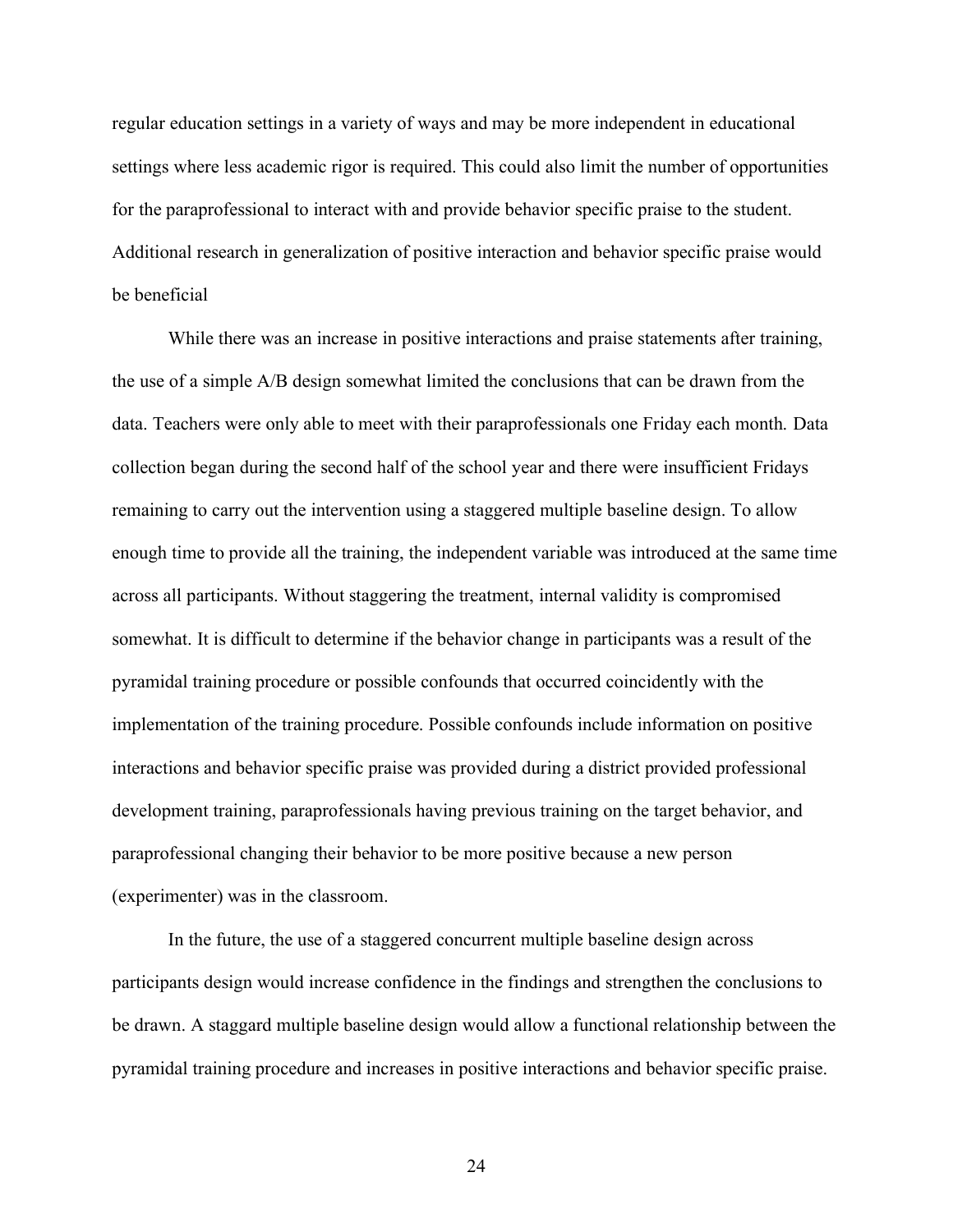It would limit the possibility that confounds are responsible for behavior change because it is unlike the confounds would repeatedly occur at the same time as intervention implementation. In addition, a multiple baseline design does not require withdrawal of intervention. Once training has been conducted, withdrawal of intervention could not occur.

Similarity, time and scheduling constraints resulted in a lack of maintenance probes. Due to required state-wide student testing and student/staff absences, limited generalization observations were completed. During the two-week, state-wide testing, classrooms did not run on their typical schedules and participants were assigned to a variety of other support positions around the school building. During this time, the participants did not interact with their students as they do during a typical school day. In addition to state-wide testing, summer break resulted in insufficient time to conduct maintenance probes. The school buildings close during summer and students and staff are not present. Future studies should include measures of maintenance after training is completed. If the trainees' skills are maintained, this would reduce the training burden that many school districts face.

Research in school settings must always contend with the limited amount of time available between winter and summer breaks to conduct studies. In general, commencement of data collection earlier in the school year (August/September) would allow enough time for the introduction of the treatment in a staggered fashion across participants. This would also provide sufficient time to test for generalization to other settings and for maintenance probes one month after the end of treatment.

#### **Summary**

Despite these limitations, the preliminary results in this study tentatively support the use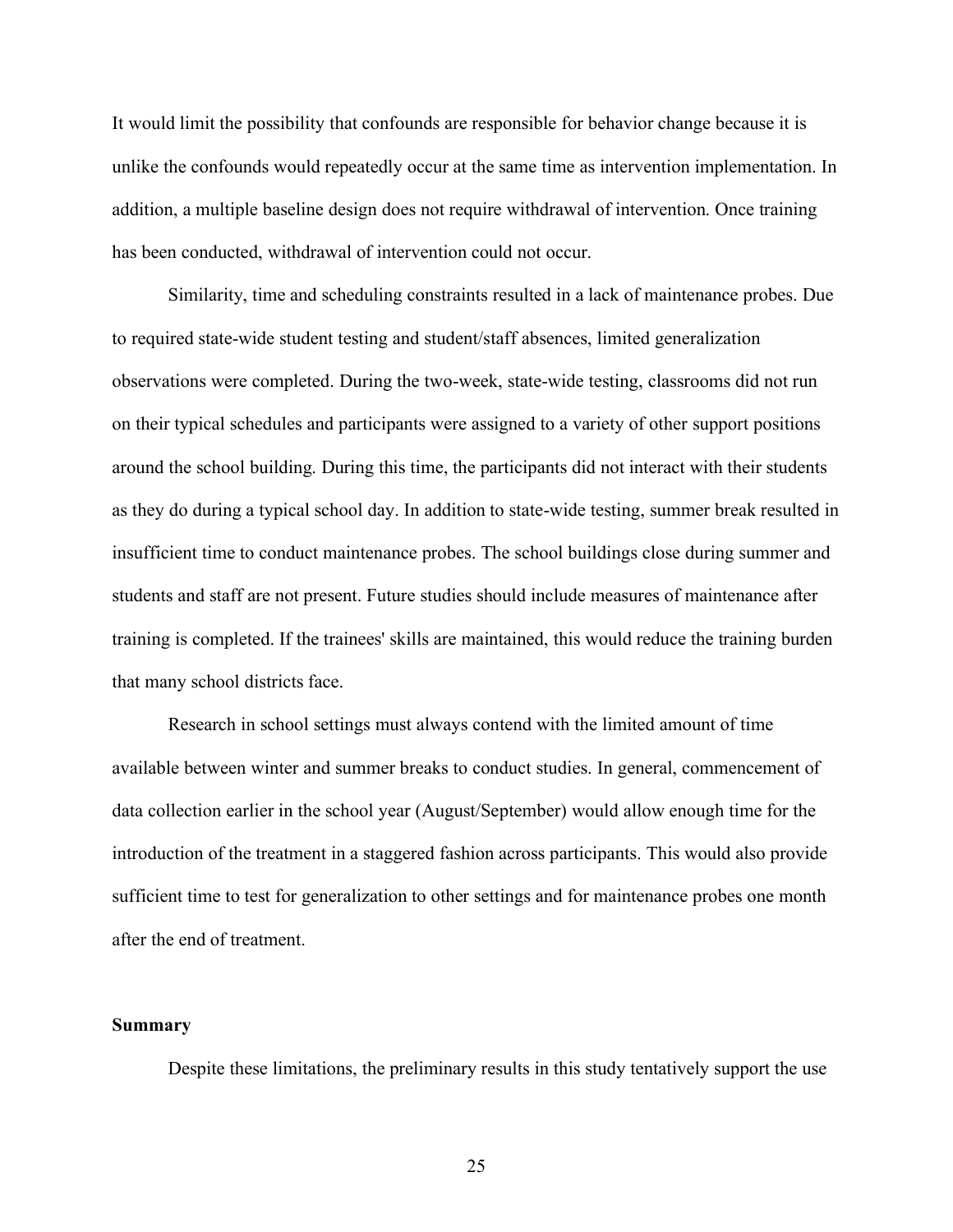of pyramidal training to increase efficiency of behavioral skills training in school settings. Highquality training of paraprofessionals is of utmost importance to ensure they possess the necessary skills to support their students. Pyramidal training allows school district staff to train lead teachers, who can then train their paraprofessionals effectively. Oftentimes, budget and time constraints limit training opportunities for school district staff. Peer-to-peer training may be an effective training alternative to traditional training programs that rely on professional trainers. This approach may decrease high paraprofessional turnover rates and increase program integrity in special education settings.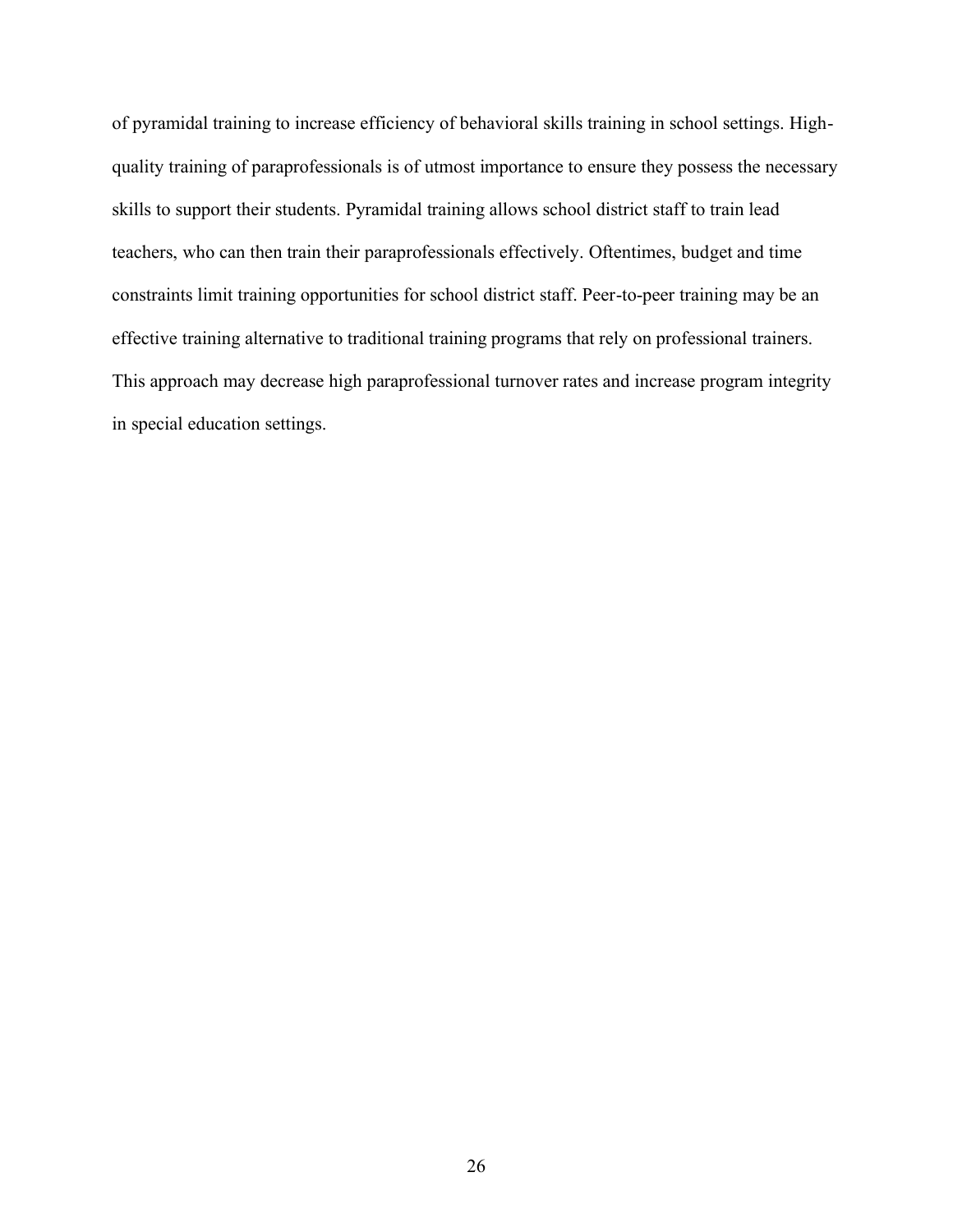#### **REFERENCES**

- Demchak, M., Kontos, S., & Neisworth, J. T. (1992). Using a pyramid model to teach behavior management procedures to childcare providers. *Topics in Early Childhood Special Education, 12*(4), 458-477.
- Every Student Succeeds Act, 20 U.S.C. § 6301 (2015).
- Finn, L. L., & Sturmey, P. (2009). The effect of peer-to-peer training on staff interactions with adults with dual diagnoses. *Research in Developmental Disabilities, 30*, 96-106.
- Grskovic, J. A., Hall, A. M., Montgomery, D. J., Vargas, A. U., Zentall, S. S., & Belfiore, P. J. (2004). Reducing time-out assignments for students with emotional/behavioral disorders in a self-contained classroom. *Journal of Behavioral Education, 13*(1), 25-36.
- Haberlin, A. T., Beauchamp, K., Agnew, J., & O'Brian, F. (2012). A comparison of pyramidal staff training and direct care staff training in community-based day programs. *Journal of Organizational Behavior Management, 32*, 65-74.
- Individuals With Disabilities Education Act, 20 U.S.C. § 1400 (2004).
- Jenkins, L. N., Floress, M. T., & Reinke, W. (2015). Rates and types of teacher praise: A review and future directions. *Psychology in the Schools, 52*(5), 463-476.
- Lerman, D. C., Luck, K. M., Smothermon, S., Zey, B. A., Custer, T., & Smith, L. D. (2019). Training of paraprofessionals by their classroom teachers: A descriptive evaluation of pyramidal training outcomes. *Journal of Behavioral Education*, 1-24.
- Maffei-Almodovar, L. M., & Sturmey, P. (2018). The effects of pyramidal training on staff acquisition of five behavior analytic procedures (Doctoral dissertation, University of New York, 2018) (pp. 1-66). City University of New York.
- No Child Left Behind Act of 2001, P.L. 107-110, 20 U.S.C. § 6319 (2002).
- Pence, S. T., Peter, C. C., & Giles, A. F. (2014). Teacher acquisition of functional analysis methods using pyramidal training. *Journal of Behavioral Education, 23*(1), 132-149.
- Royer, D. J., Lane, K. L., DunLap, K. D., & Ennis, R. P. (2019). A systematic review of teacherdelivered behavior specific praise on K-12 student performance. *Remedial and Special Education, 40*(2), 112-128.
- Schoger, K. D. (2006). Reverse inclusion: Providing peer social interaction opportunities to students in self-contained special education classrooms. *Teaching Exceptional Children Plus, 2*(6), 1-11.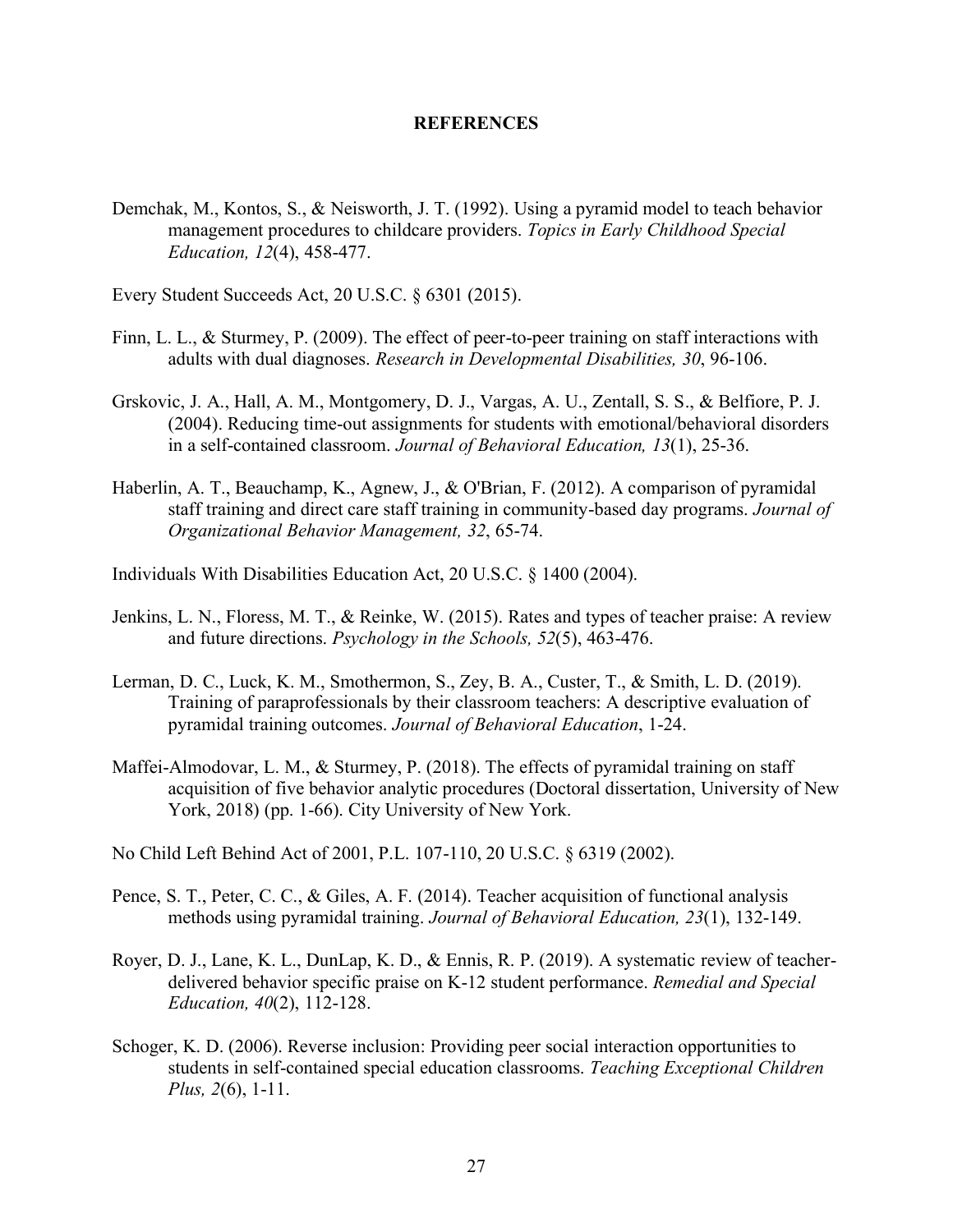- Sutherland, K. S., Wehby, J. H., & Copeland, S. R. (2000). Effect of varying Rates of behaviorspecific praise on the on-task behavior of students with EBD. *Journal of Emotional and Behavioral Disorders, 8*(1), 2-8.
- US Department of Education. (2017). 39th annual report to congress on the implementation of Individuals with Disabilities Education Act. 2017. Available from https://www2.ed.gov/.
- Zobell, E., & Hwang, J. (2020). An examination of the current status of paraprofessionals through their lens: Role, training, and supervision. *The Journal of Special Education Apprenticeship, 9*(1), 1-19.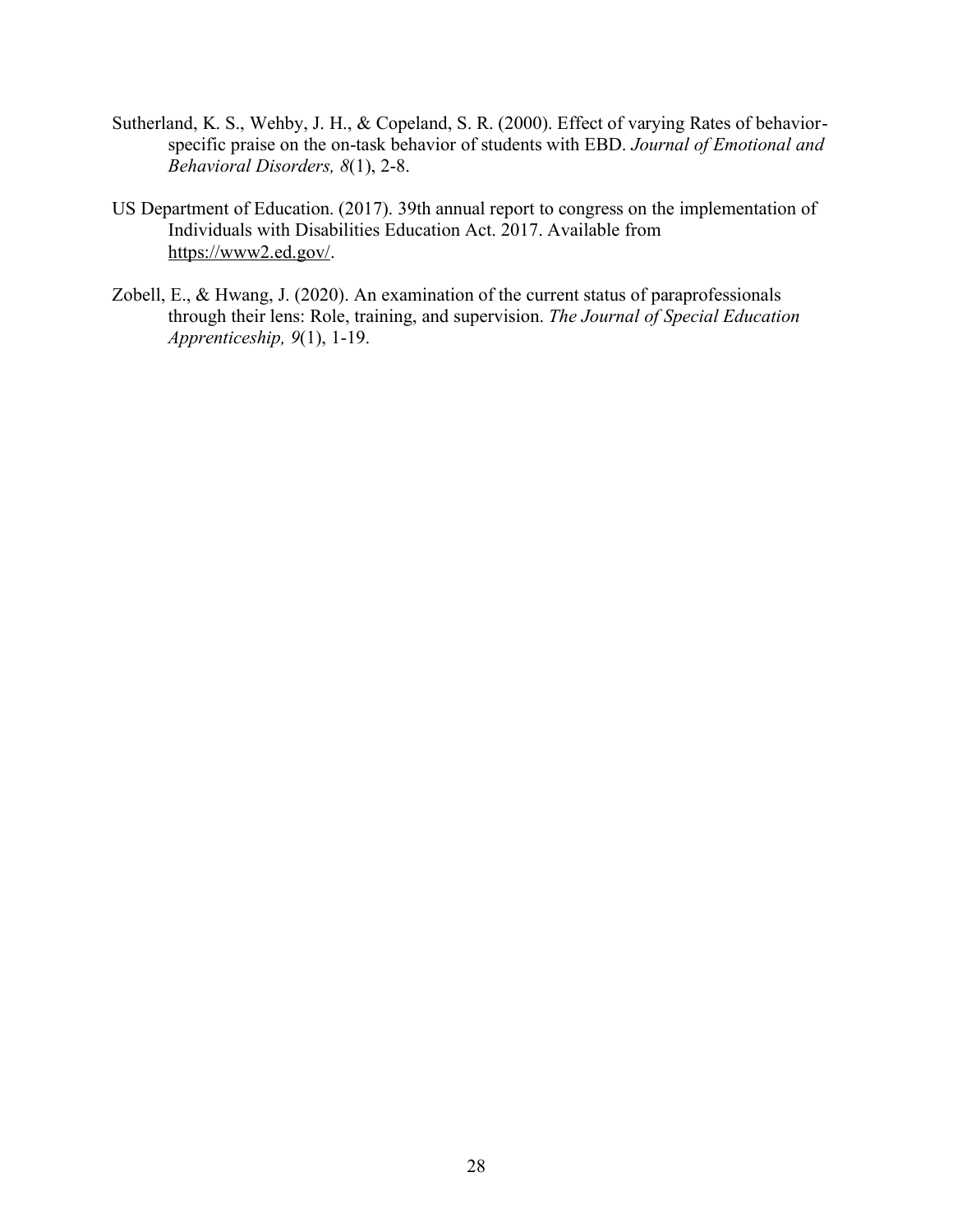### **TABLES**

| <b>Positive Interaction Examples</b>                                      | <b>Positive Interaction Nonexamples</b>                       |
|---------------------------------------------------------------------------|---------------------------------------------------------------|
| "I like your shirt today!"                                                | "Okay"                                                        |
| Says "Nice Job!: and pats the                                             | Repeating what a student said                                 |
| student on the back                                                       | "Go lineup"                                                   |
| "Good morning!"                                                           | "You need to show my you are ready to                         |
| "That is correct."                                                        | work."                                                        |
| "You did great"                                                           | Any academic Instruction from a teacher or                    |
| Plays with a student                                                      | paraprofessional.                                             |
| Initiate conversation with a student<br>about a preferred topic           | Pointing to a spot on the carpet where the                    |
| Waves to a student                                                        | student needs to sit down                                     |
| Gives a thumbs up                                                         | Hand movement indicating the student to<br>come here          |
| "Thanks!"                                                                 | "Sit down please"                                             |
| "yes" when<br>Responds<br>student<br>a<br>complies with a given directive | "Look over here"                                              |
| Responds to student about a preferred                                     | "Wait"                                                        |
| topic                                                                     | "No"                                                          |
|                                                                           | Responding "yes" to a student's request to<br>complete a task |

### Table 1. Examples and Nonexamples of a Postive Interaction

Note. This table provides examples and nonexamples of positive interactions. Academic instruction and directives are not considered positive interactions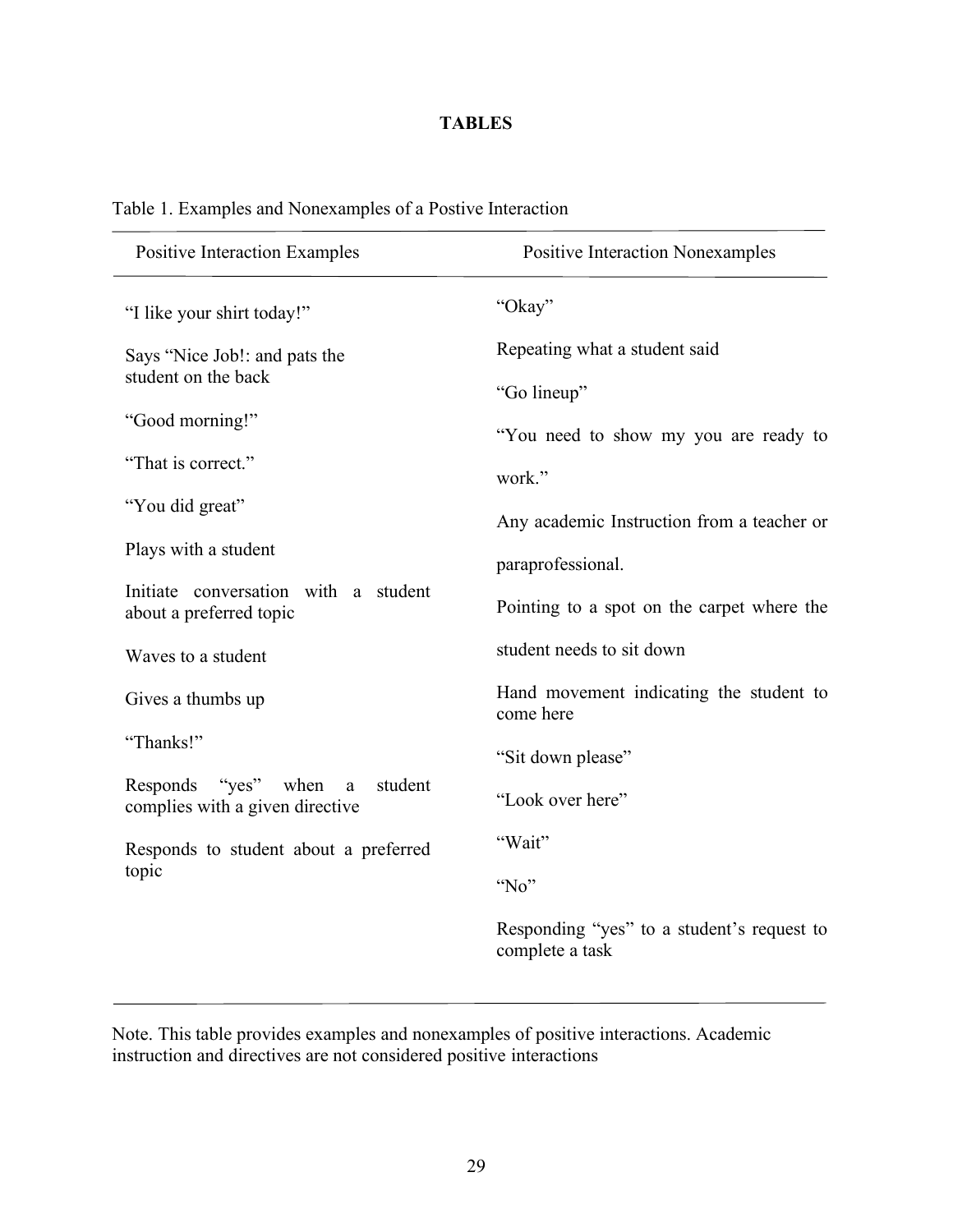| <b>Behavior Specific Praise Examples</b>                                                                          | <b>Behavior Specific Praise Nonexamples</b>   |
|-------------------------------------------------------------------------------------------------------------------|-----------------------------------------------|
| "I love the way you are sitting in your<br>chair."                                                                | Repeats what a student says                   |
| "You're walking in the hallway, nice                                                                              | Gives a student a thumbs up.                  |
| job!"                                                                                                             | "Good job!"                                   |
| "Good job asking for help!"                                                                                       | "That is correct!"                            |
| "3X3=9. That is correct!"                                                                                         | "You're doing it!"                            |
| "Nice job keeping your hands in your<br>$lap.$ "                                                                  | "You did awesome."                            |
| "You did an awesome job raising your                                                                              | "Okay."                                       |
| hand."                                                                                                            | "You're so kind!"                             |
| "You read the word 'dog', great job!"                                                                             | "You're a natural born leader!"               |
| "Sam, you are sharing your toys with                                                                              | Initiates conversation with a student about a |
| Billy. Great job being a kind friend!"                                                                            | preferred topic.                              |
| "Good job saying focused for your science"                                                                        | Waves to a student                            |
| test, your effect really paid off!"                                                                               | "Thanks"                                      |
| "Thanks for being a great leader by heling<br>clean up the classroom without being                                | "I love it!"                                  |
| asked."                                                                                                           | "Go line up!"                                 |
| "You're using an inside voice, that<br>perfect!"                                                                  | "Yes, that is right!"                         |
| "You came into the classroom and got<br>your notebook out all by yourself/Here's<br>(any token reinforcer)."<br>a |                                               |

Table 2. Examples and Nonexamples of Behavior Specific Praise

Note. This table provides examples and nonexamples of behavior specific praise. There must be a specific behavior stated to be recorded as behavior specific praise. If there is a praise statement but no specific behavior stated, it is recorded as a positive interaction.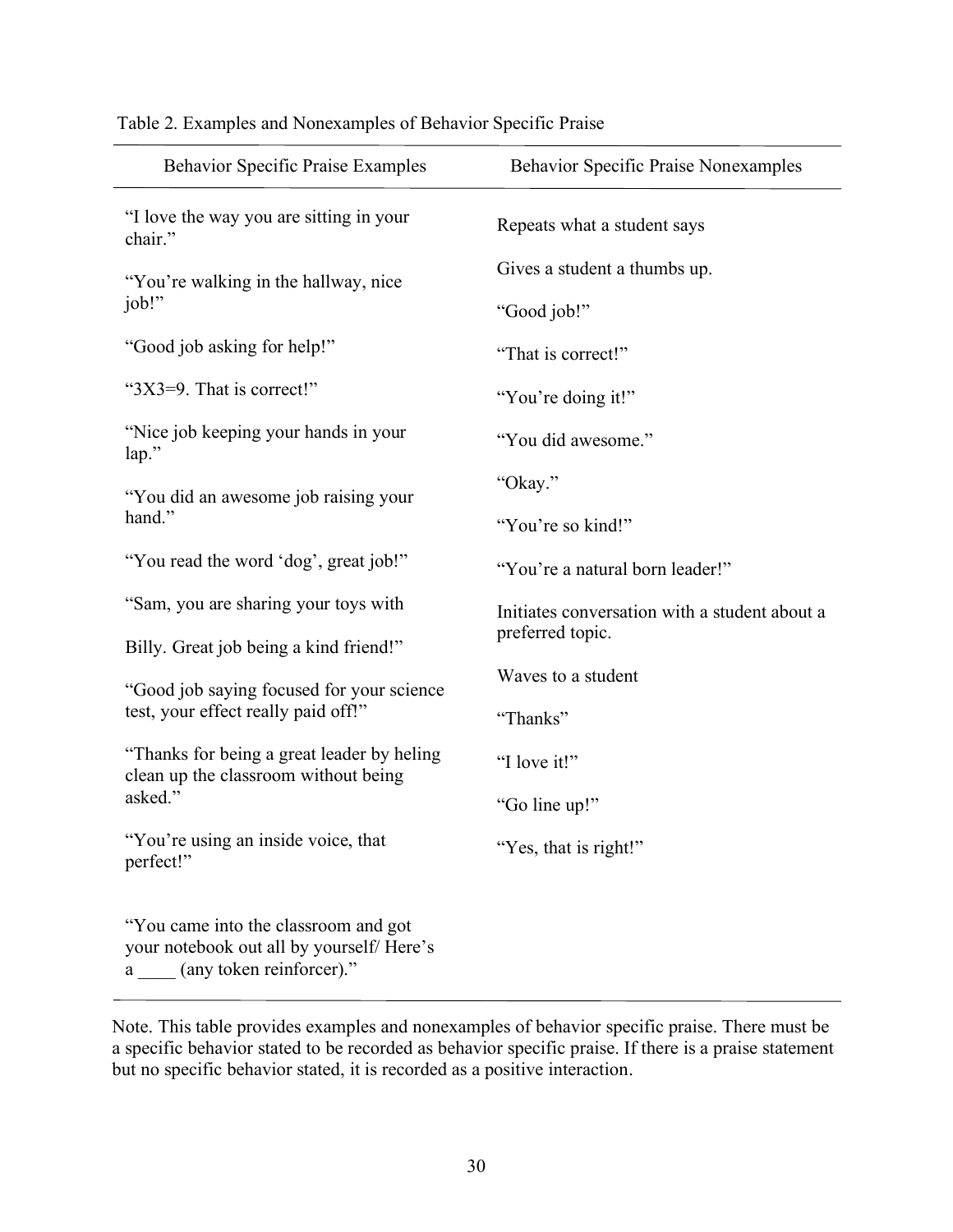Table 3. Training of Responses

| Training Objective                                                                                  | Description of Training Objective                                                                                                                                                                                                                                                                                                                                                                                                                                                                                                                                                                                                                                                                                                                                                                                                                                                                                                                                                                                                                                    |  |
|-----------------------------------------------------------------------------------------------------|----------------------------------------------------------------------------------------------------------------------------------------------------------------------------------------------------------------------------------------------------------------------------------------------------------------------------------------------------------------------------------------------------------------------------------------------------------------------------------------------------------------------------------------------------------------------------------------------------------------------------------------------------------------------------------------------------------------------------------------------------------------------------------------------------------------------------------------------------------------------------------------------------------------------------------------------------------------------------------------------------------------------------------------------------------------------|--|
| Introduce the target response and<br>their operational definition.                                  | A positive interaction is defined as any<br>verbalization, manual signing, or gesture of<br>communications a paraprofessional made to a<br>student or group of students that expresses<br>approval to the student. This included general<br>statements of praise (e.g., "good job"), general<br>compliments directed towards a student (e.g., "I<br>like your shirt today"), or an indication that a<br>student's work and/or performance was correct<br>(e.g., "that is correct"). Positive interactions also<br>include positive physical responses involving a<br>student including shaking a student's hand,<br>giving them a high five, or giving a pat on the<br>back. Repeating the same words as a student and<br>verbally saying "okay" were excluded.<br>Behavior specific praise is defined as verbal<br>praise or approval from a paraprofessional that<br>identifies a specific behavior of a student or<br>group of students. Repeating the same words as<br>a student, verbally saying "okay", and demands<br>placed on the student will be excluded. |  |
| Provide rational for the importance<br>of emitting the target response                              | Positive interactions are a non-intrusive<br>classroom management strategy that can<br>decrease problem behaviors.<br>Research has shown that behavior specific praise<br>is the most effective form of positive<br>interactions. Behavior specific praise is a<br>research-based strategy used to increase desired<br>behaviors                                                                                                                                                                                                                                                                                                                                                                                                                                                                                                                                                                                                                                                                                                                                     |  |
| Discuss ways to use positive<br>interactions and behavior specific<br>praise during the school day. | Say "Hi" to students when they enter the<br>classroom, complement students, give high fives<br>and thumbs up, provide behavior specific praise<br>or expected behaviors throughout the day such<br>as sitting quietly, shaving safe hands, staying<br>with adults, etc.                                                                                                                                                                                                                                                                                                                                                                                                                                                                                                                                                                                                                                                                                                                                                                                              |  |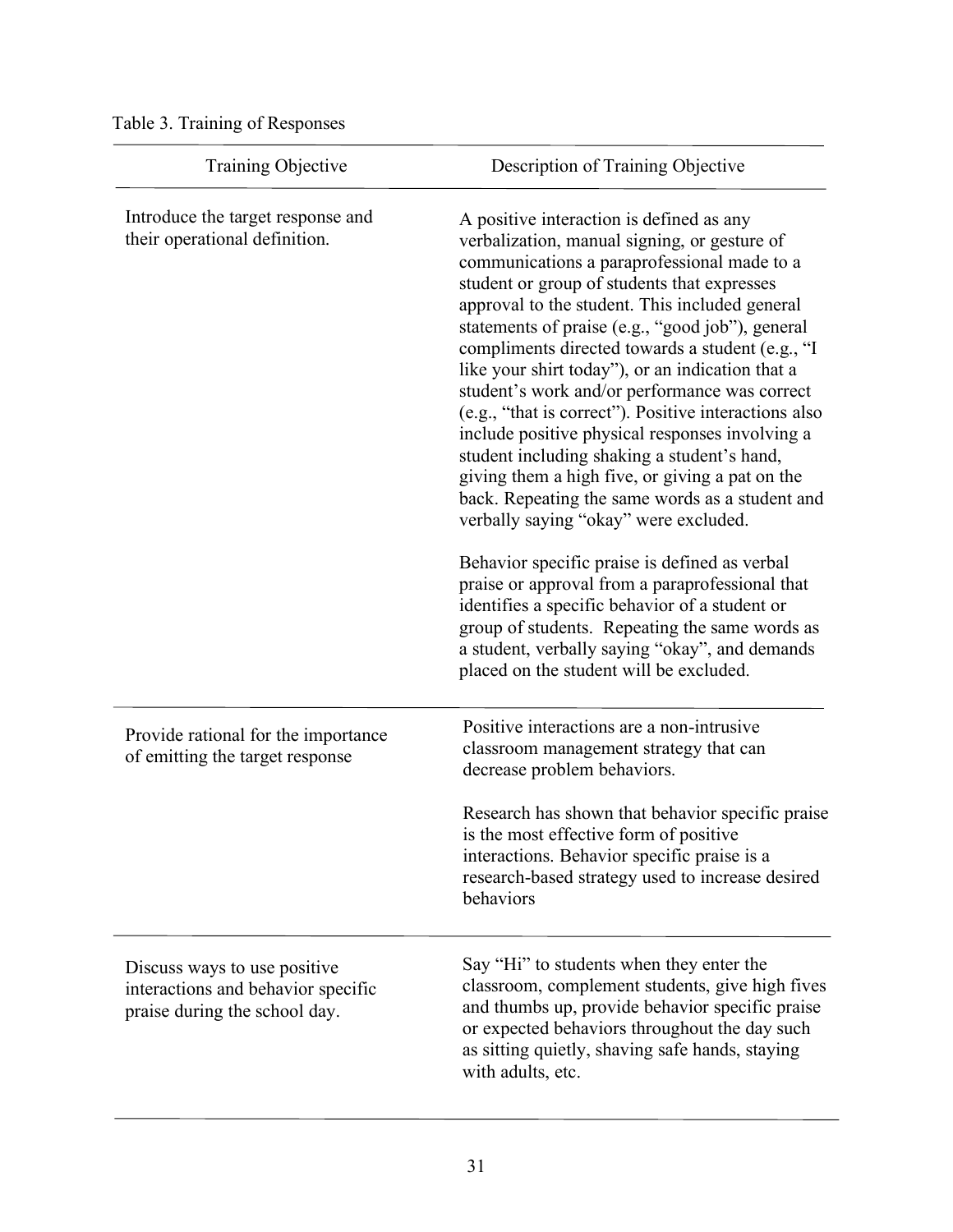Table 3 continued.

| Training Objective                                                                                       | Description of Training Objective                                                                                                                                                                                                                                                                                                   |
|----------------------------------------------------------------------------------------------------------|-------------------------------------------------------------------------------------------------------------------------------------------------------------------------------------------------------------------------------------------------------------------------------------------------------------------------------------|
| State the number of sessions data was<br>collected. Provide each teacher with their<br>mean performance. | Positive interactions: 100% over baseline<br>performance or at least 10 interactions per<br>20-minute observation session for two<br>consecutive observation sessions                                                                                                                                                               |
|                                                                                                          | Behavior specific praise: 100% over mean<br>performance or at least 6 instances of<br>behavior specific praise for two consecutive<br>observation sessions                                                                                                                                                                          |
| State what the participant's mean<br>performance was during the pre-<br>training observation session     | State number of sessions data was collected.<br>Provide each teacher with their mean<br>performance                                                                                                                                                                                                                                 |
| Explain the criteria for mastery                                                                         | Positive interactions: 100% over baseline<br>performance or at least 10 interactions per<br>20-minute observation session for two<br>consecutive observation sessions<br>Behavior specific praise: 100% over mean<br>performance or at least 6 instances of<br>behavior specific praise for two consecutive<br>observation sessions |

Note. This table explains the learning objectives for the training responses phase of training. This phase of training was completed by the experimenter with the lead teachers. Following lead teacher completion of the training, this phase was completed by the lead teachers with their paraprofessionals.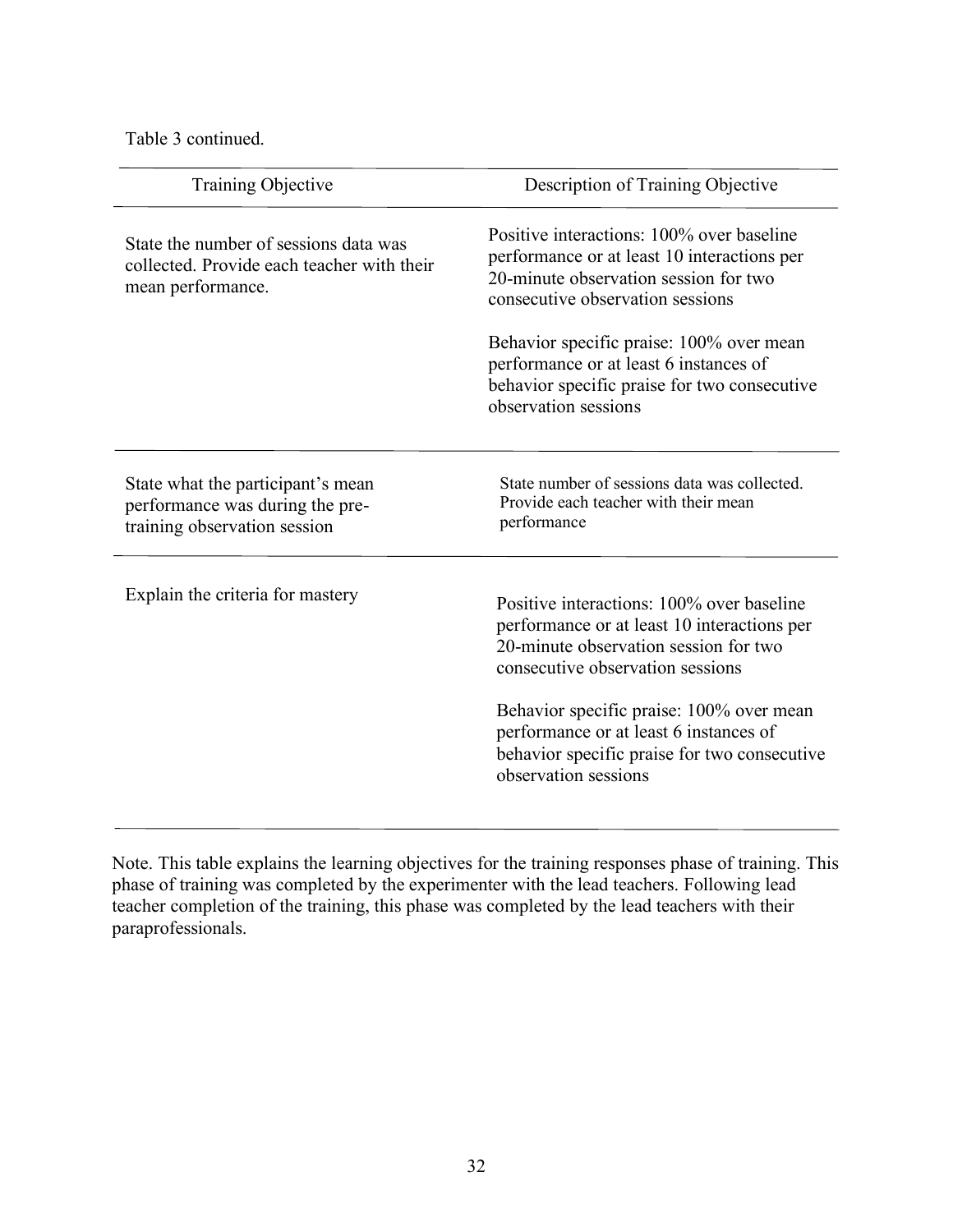### **FIGURES**



Figure 1. Participant 1's use of positive interactions and behavior-specific praise statements. Percentage of intervals is represented on the ordinate (y-axis) and days are represented on the abscissa (x-axis). Positive interactions are denoted with solid circles and behavior-specific praise is denoted by open triangles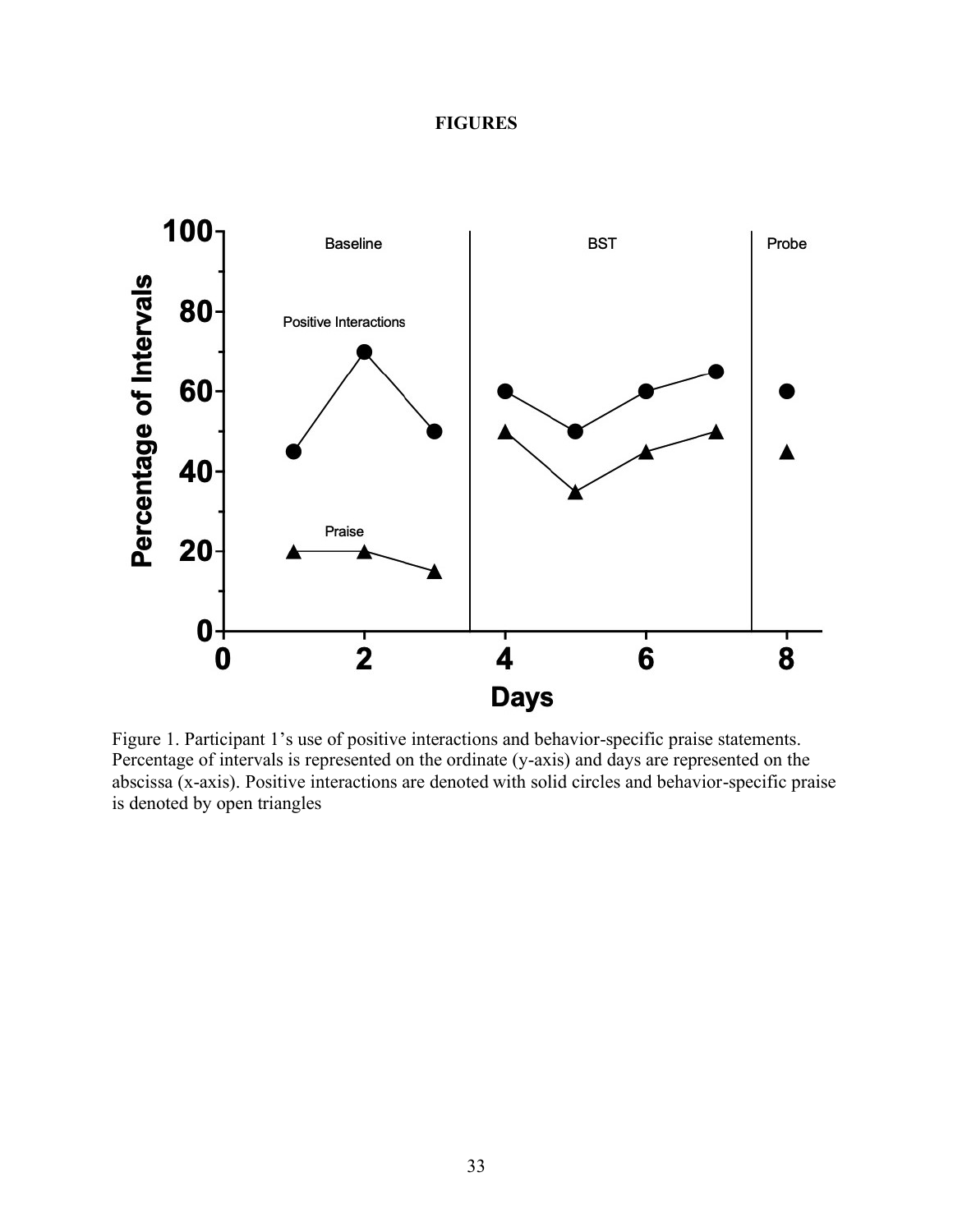

Figure 2. Participant 2's use of positive interactions and behavior-specific praise statements. Percentage of intervals is represented on the ordinate (y-axis) and days are represented on the abscissa (x-axis). Positive interactions are denoted with solid circles and behavior-specific praise is denoted by open triangles.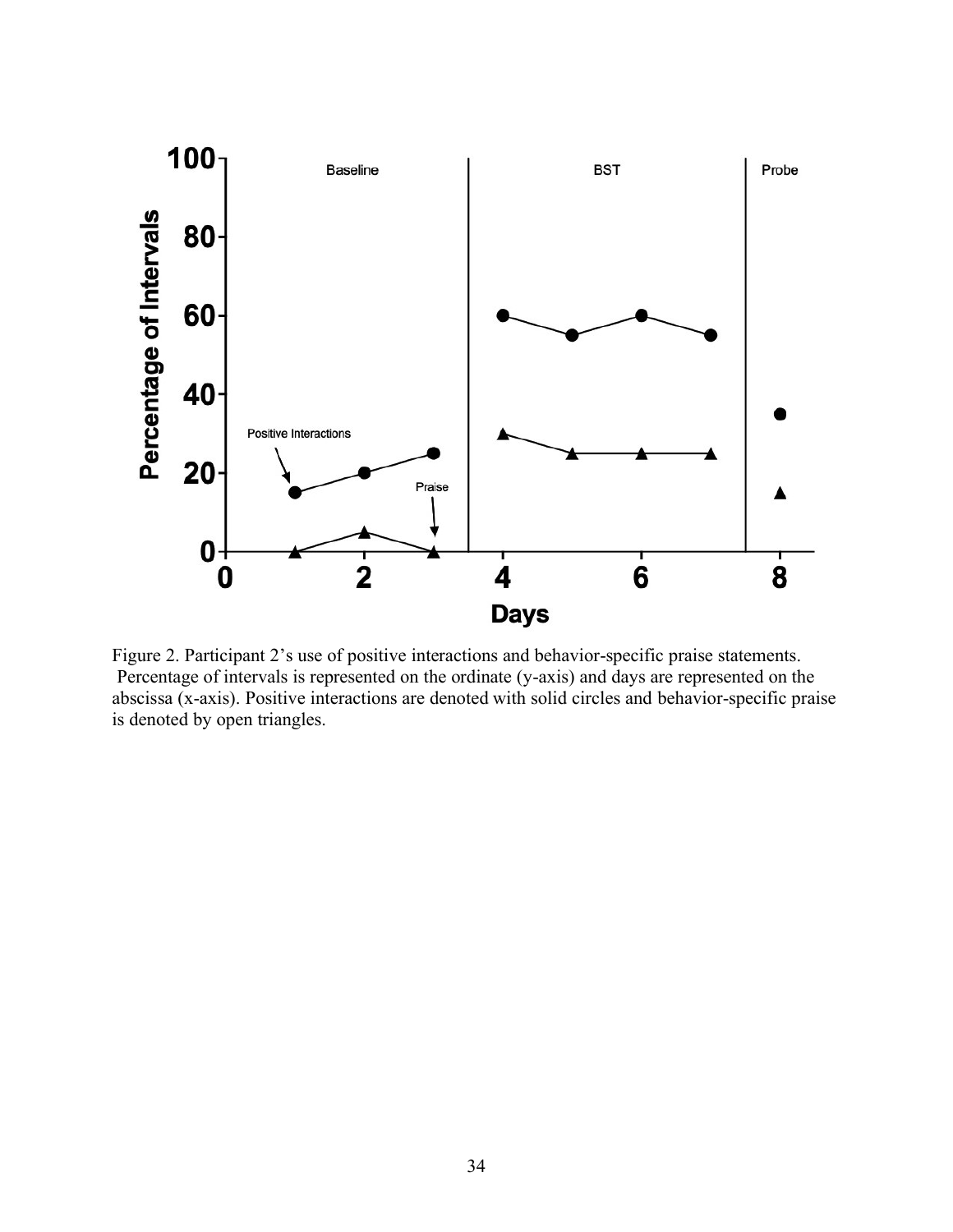

Figure 3. Participant 3's use of positive interactions and behavior-specific praise statements. Percentage of intervals is represented on the ordinate (y-axis) and days are represented on the abscissa (x-axis). Positive interactions are denoted with solid circles and behavior-specific praise is denoted by open triangles. Booster feedback sessions are denoted with "B".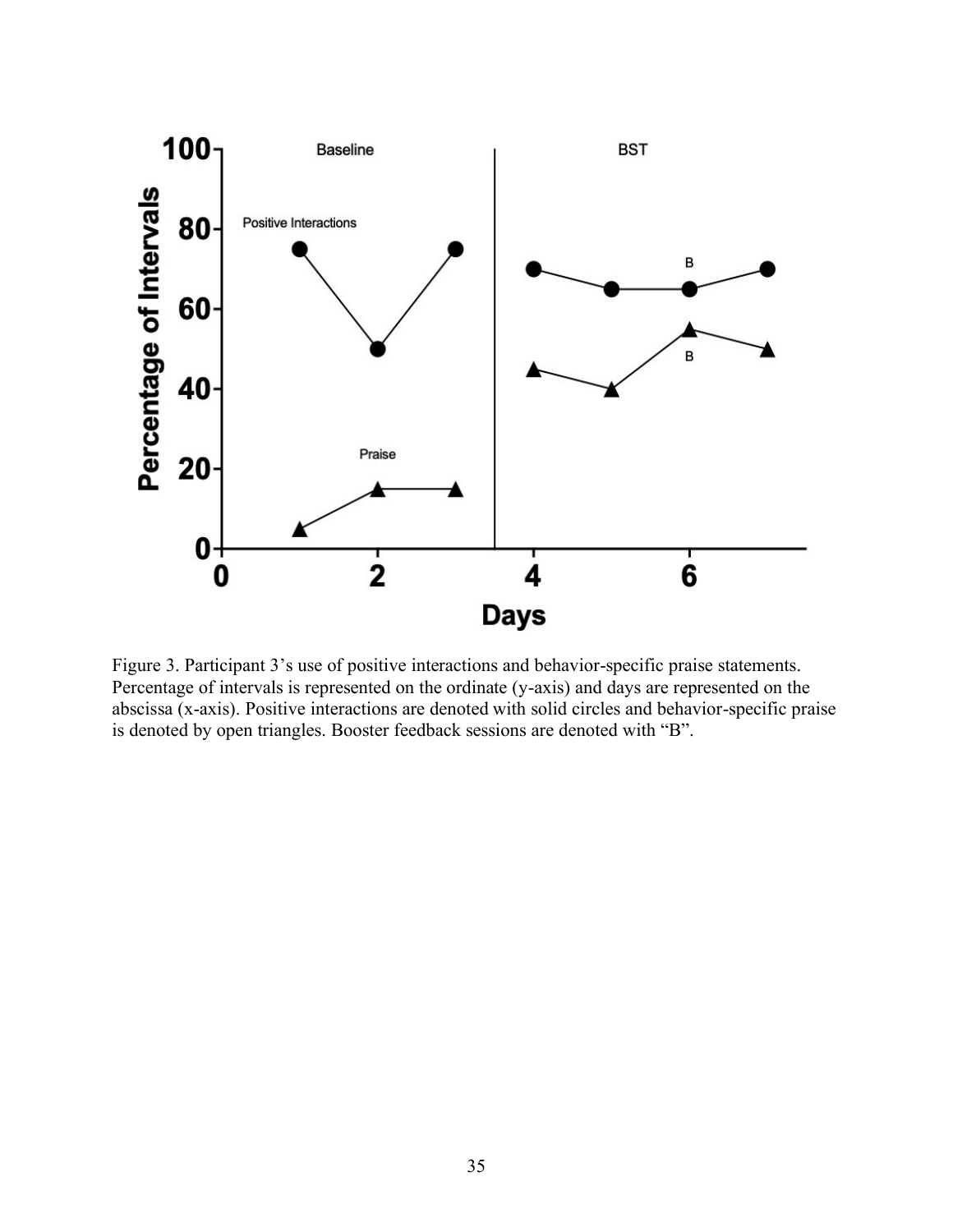

Figure 4. Participant 4's use of positive interactions and behavior-specific praise statements. Percentage of intervals is represented on the ordinate (y-axis) and days are represented on the abscissa (x-axis). Positive interactions are denoted with solid circles and behavior-specific praise is denoted by open triangles.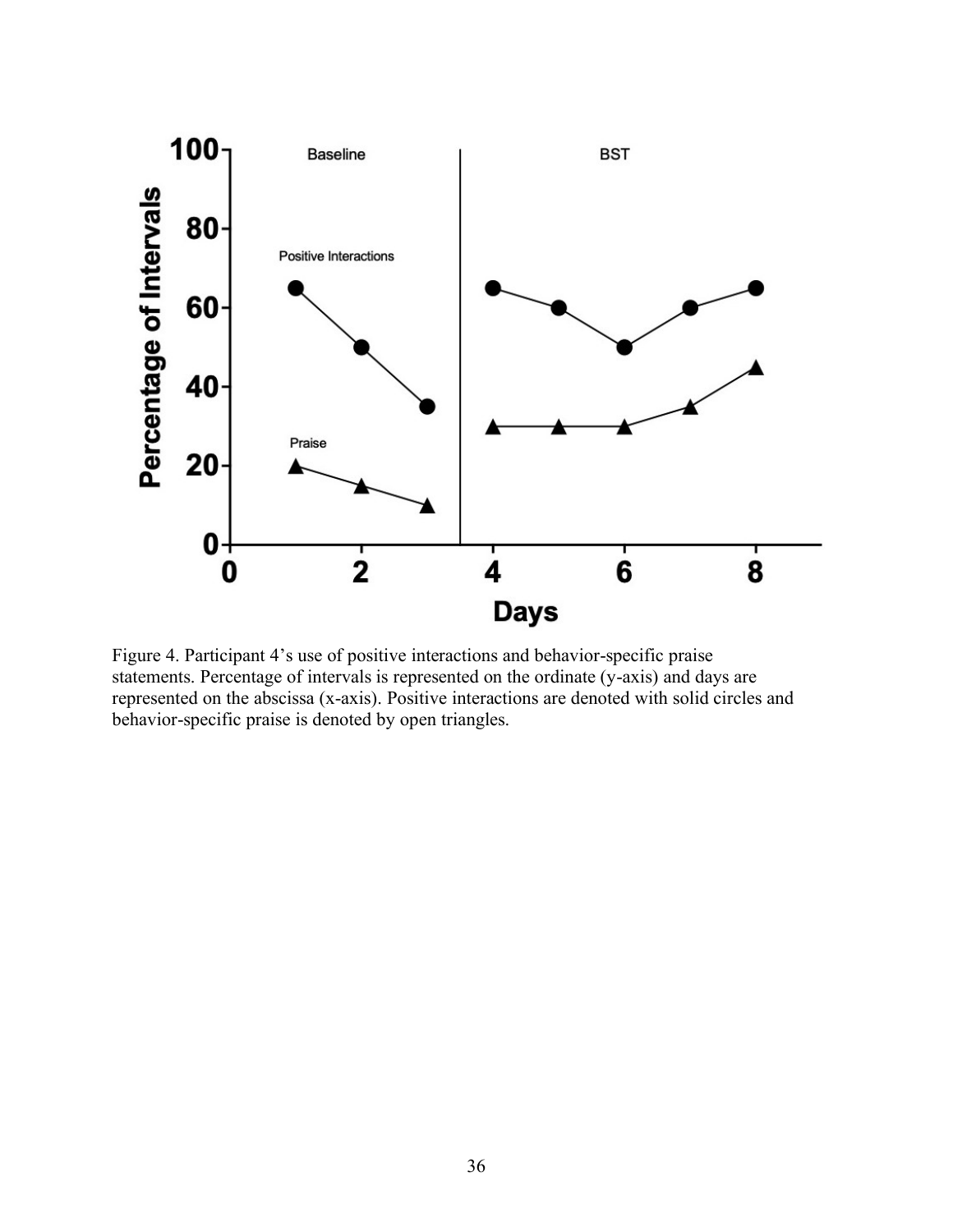

Figure 5. Participant 5's use of positive interactions and behavior-specific praise statements Percentage of intervals is represented on the ordinate (y-axis) and days are represented on the abscissa (x-axis). Positive interactions are denoted with solid circles and behavior-specific praise is denoted by open triangles.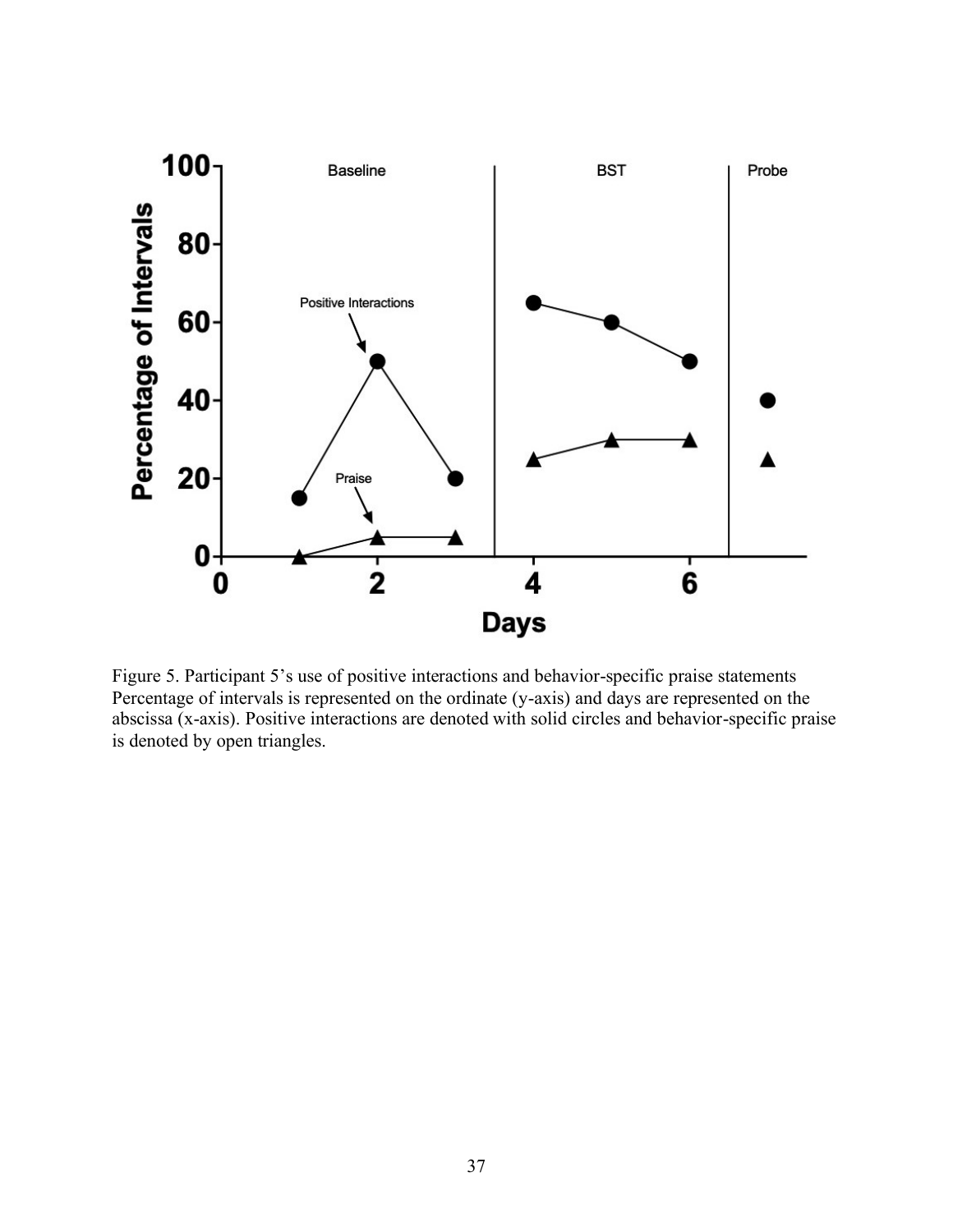

Figure 6. Participant 6's use of positive interactions and behavior-specific praise statements. Percentage of intervals is represented on the ordinate (y-axis) and days are represented on the abscissa (x-axis). Positive interactions are denoted with solid circles and behavior-specific praise is denoted by open triangles. Booster feedback sessions are denoted with "B".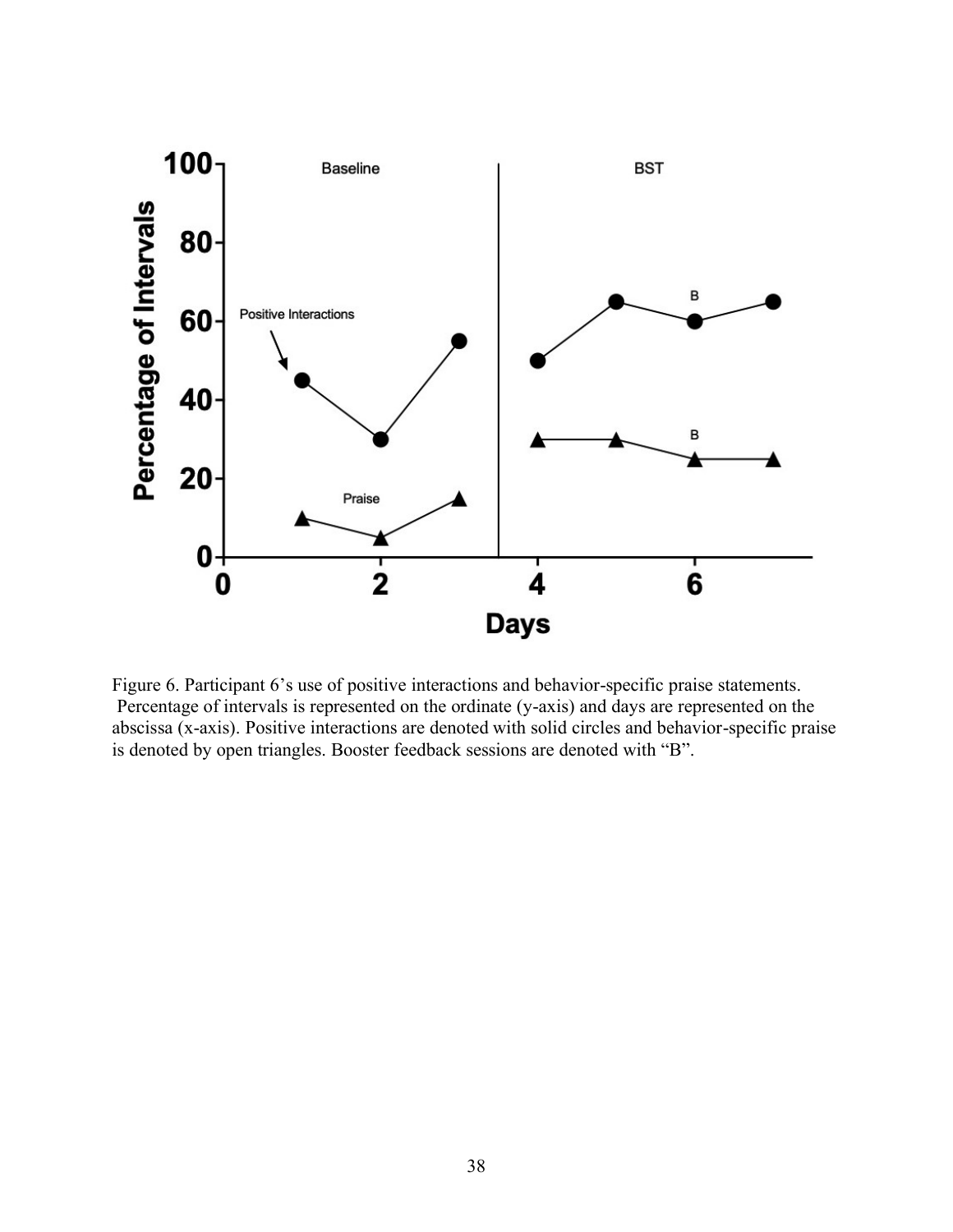

Figure 7. Participant 7's use of positive interactions and behavior-specific praise statements Percentage of intervals is represented on the ordinate (y-axis) and days are represented on the abscissa (x-axis). Positive interactions are denoted with solid circles and behavior-specific praise is denoted by open triangles. Booster feedback sessions are denoted with "B".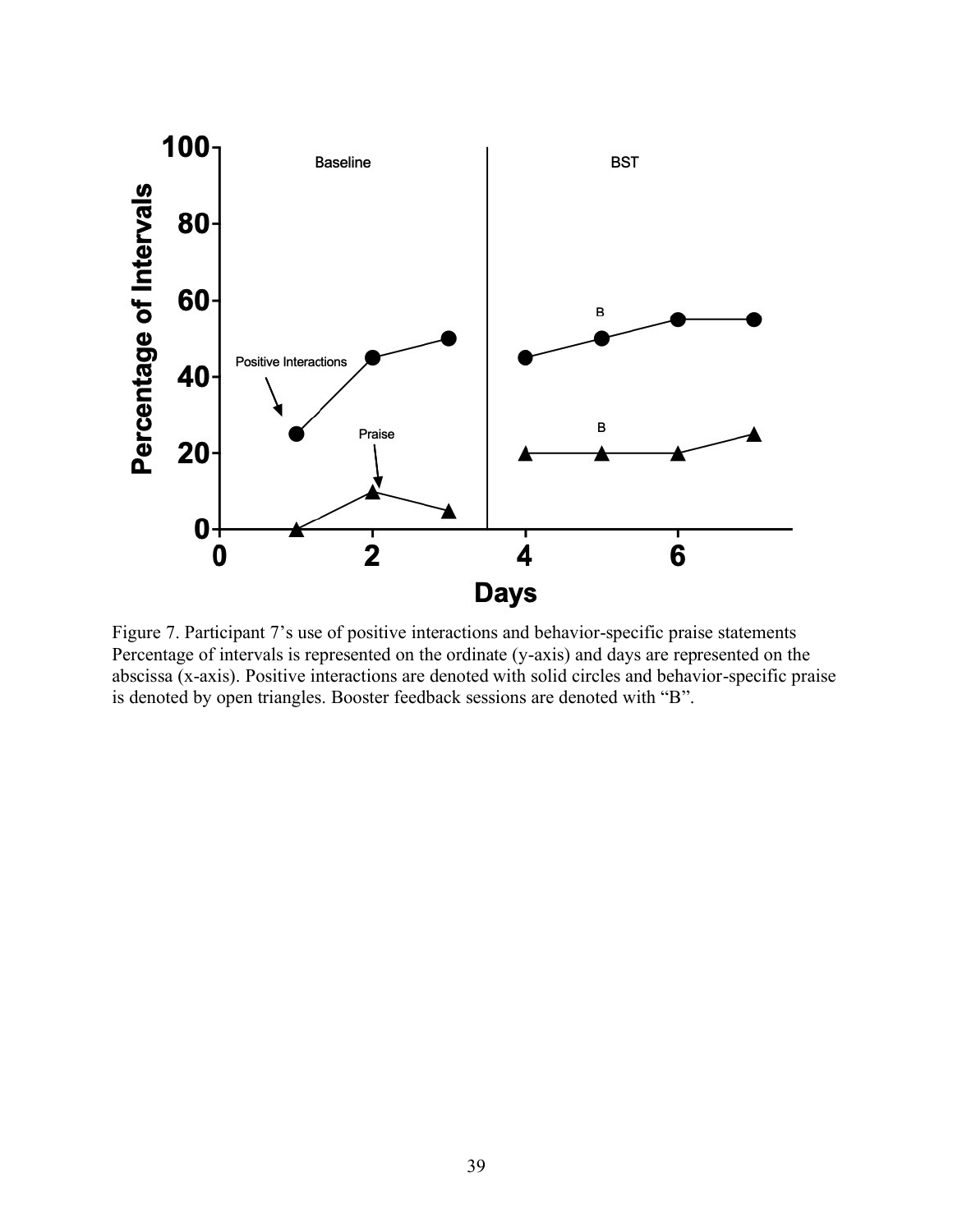### **APPENDICES**

### **Appendix A: IRB Approval Certificate**

|                                                                                                                  | Date: 3-9-2021 |
|------------------------------------------------------------------------------------------------------------------|----------------|
| IRB #: IRB-FY2021-436                                                                                            |                |
| Title: The Effects of Pyramidal Training and Behavioral Skills Training on Staff interactions with Students with |                |
| Developmental Disabilities                                                                                       |                |
| Creation Date: 1-29-2021                                                                                         |                |
| End Date:                                                                                                        |                |
| Status: Approved                                                                                                 |                |
| Principal Investigator: Michael Clayton                                                                          |                |
| Review Board: MSU                                                                                                |                |
| Sponsor:                                                                                                         |                |

# Study History

| Submission Type Initial | Review Type Expedited | Decision Approved |  |
|-------------------------|-----------------------|-------------------|--|
|                         |                       |                   |  |

# Key Study Contacts

 $\overline{\phantom{a}}$ 

| Member Michael Clayton | Role Principal Investigator | Contact<br>MClayton@MissouriState.edu |
|------------------------|-----------------------------|---------------------------------------|
|                        |                             | Contact                               |
| Member Mallory Eoff    | Role Primary Contact        | eoff1993@live.missouristate.edu       |